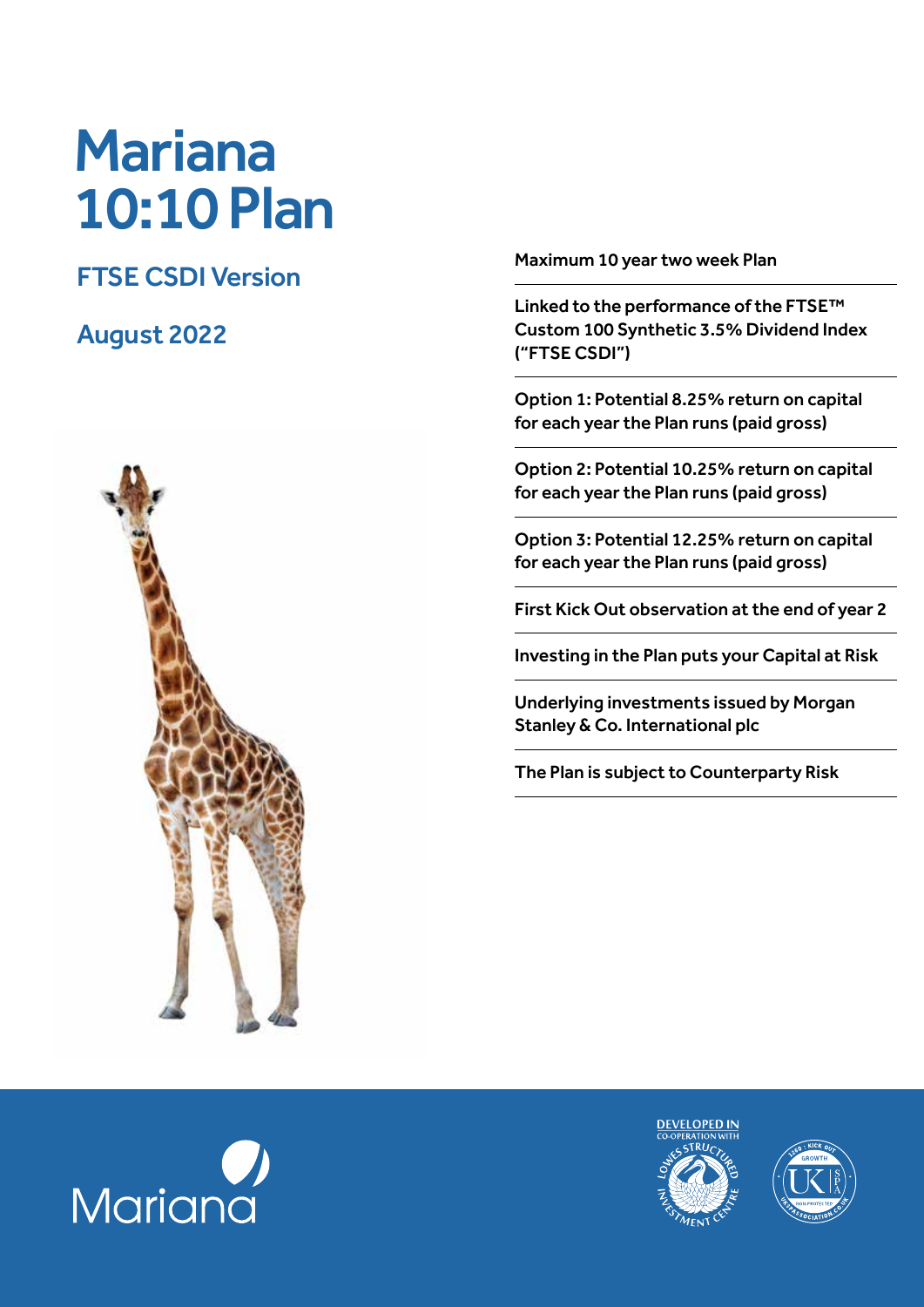#### Important Information:



#### Important information

It is important that you read this Brochure in full in conjunction with the Issuer's Key Information Document (KID) before making a decision to invest. It provides information that is essential in understanding the potential risks and rewards of investing in this Plan. The information within this Brochure is not advice nor should it be considered so as neither Mariana nor our appointed Administrator and Custodian, James Brearley & Sons Limited, provide advice as to whether this investment is suitable for you.

You should take financial advice from a financial adviser before investing in this Plan. James Brearley & Sons Limited cannot accept an application from you if it has not been submitted through an FCA regulated financial adviser.

This Brochure has been approved by Mariana UFP LLP as a financial promotion pursuant to s. 21 of the Financial Services and Markets Act 2000. Mariana UFP LLP is authorised and regulated by the UK's Financial Conduct Authority (551170).

The Glossary defines the terms used in this Brochure, normally such terms are capitalised.

The Plan is not endorsed, sponsored or otherwise promoted by Morgan Stanley or any of its affiliates. None of Morgan Stanley or its affiliates are responsible for the contents of this brochure and nothing in this document should be considered a representation or warranty by Morgan Stanley to any person regarding whether investing in the product is suitable or advisable for such a person. Neither Morgan Stanley, nor any of its affiliates, has provided advice, nor made any recommendation about investments or tax in relation to this product.

## Potential outcomes 12 About the FTSE CSDI 13

Key information

How the Plan works

Welcome to Mariana

About the Administrator and Custodian

Is this investment suitable for you?

The Underlying Asset: Historical performance

## 14

3

4

5

6

7

 $\alpha$ 

About the Counterparty

16

Fees and charges

17 Risks

19

**Questions** 

22 **Glossary** 

 $24$ Administrator and Custodian Terms and Conditions

## Key Dates for application:

Plan available for subscription: 21 June 2022 to 29 July 2022 ISA transfer application deadline: 13 July 2022 All other applications deadline: 29 July 2022 Start Date: 05 August 2022

Financial Advisers: For more information please contact our dedicated sales and support team: T 020 7065 6699

E enquiries@marianainvestments.com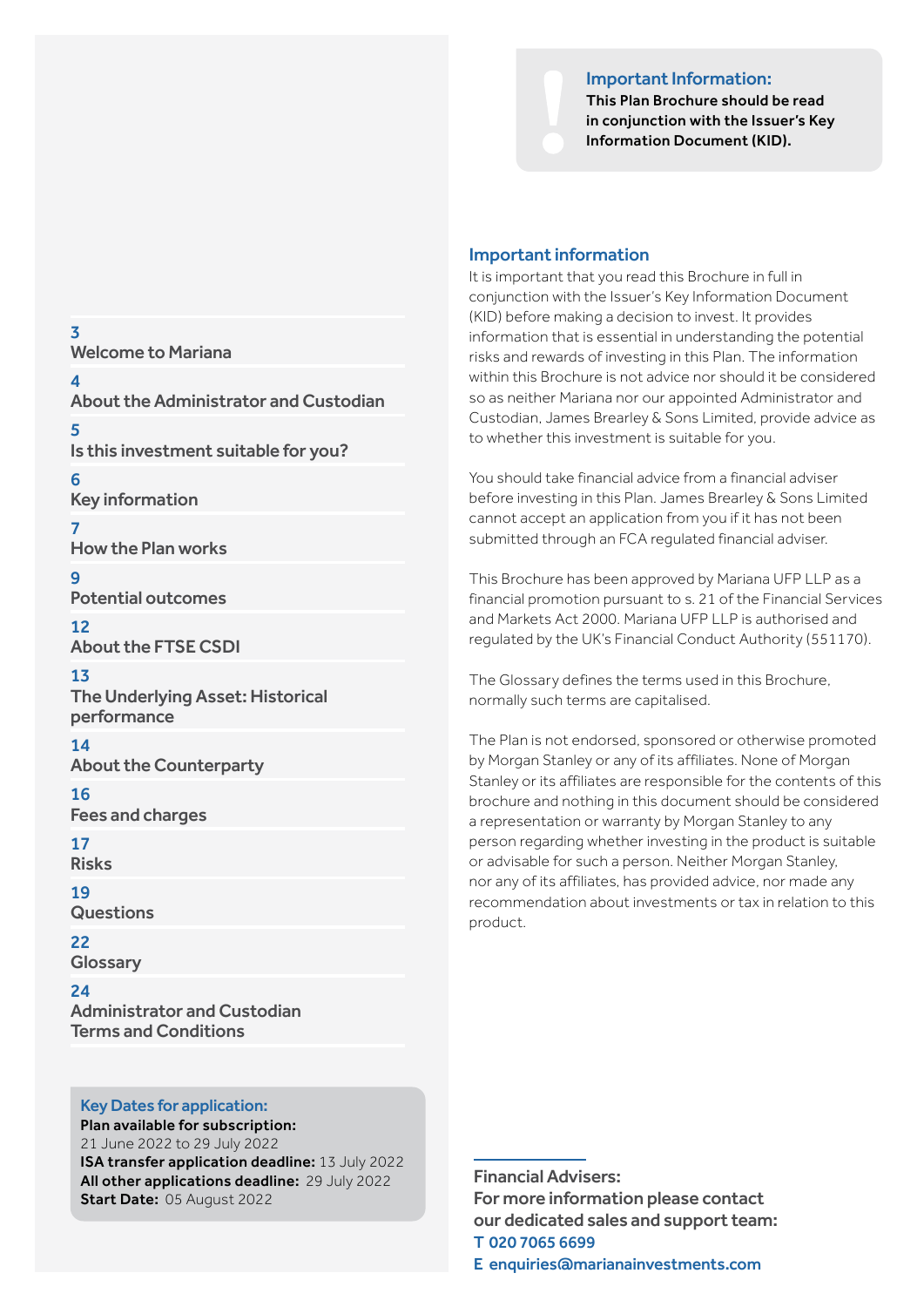## Welcome to Mariana

We founded Mariana with the vision of delivering the highest quality of service and product innovation to every one of our clients in need of investment solutions.

Building on this foundation, we developed the business to offer a wide range of services globally and have established a reputation for expertise in the creation and distribution of innovative performance focused investments.

Headquartered in the City of London, we continue to develop our products and services based on the principles on which we were founded. We are pleased to offer a range of products that help Investors realise their investment objectives.

#### About Lowes Financial Management

For more than two decades, Lowes Financial Management Ltd (Lowes) has played a significant role in helping to shape the UK retail structured product sector by championing good product development and governance with a focus on investor outcomes. Lowes provided input into the concept, development, promotion and distribution of the 10:10 Plan.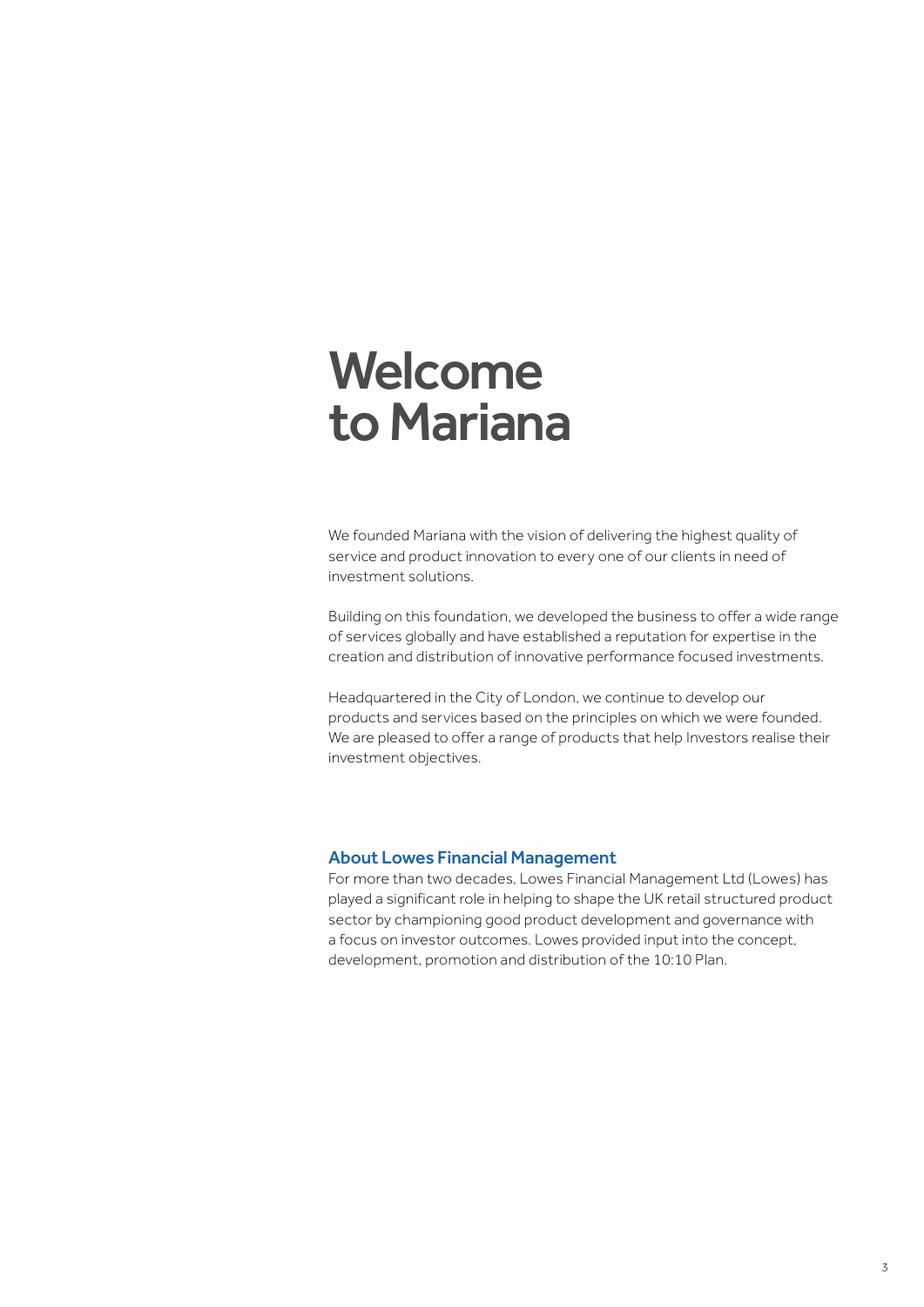## About the Administrator and Custodian

## James Brearley & Sons Limited (trading as James Brearley)

James Brearley has a proud history of providing custody services, share dealing and investment management services to both private and intermediary clients for 100 years. As one of the North of England's leading administrator and custodians, investment managers & stockbrokers, it employs around 60 people.

The firm's skilled and experienced staff combined with its financial strength enables James Brearley to provide high quality, bespoke and flexible services to all investors'. Following the introduction of the Personal Equity Plan (PEP) in 1986, the forerunner of what is now today's Individual Savings Account (ISA), James Brearley has acted as a custodian of investor assets. This responsibility today extends beyond ISAs to include general investment accounts, pension vehicles (SIPP & SSAS), trust arrangements and offshore insurance bonds.

The introduction of the firm's online dealing and valuation services in 2000 proved a pivotal move, enabling it to become one of the first stockbroking companies in the UK to provide investors with access to online dealing as well as online access to their portfolio valuation, cash statement and transaction history. This early entry into the online world has held the company in good stead.

James Brearley now provides a wide range of online solutions to other financial services businesses, which has led to the company having responsibility over investor assets totalling in excess of approximately £3 billion spread across approximately 20,000 accounts.

James Brearley & Sons Limited is authorised and regulated by the Financial Conduct Authority (FCA). Their FCA registration number is 189219. The company is incorporated in England and Wales, Company Number 03705135.

James Brearley & Sons Limited is a member of the Personal Investment Management & Financial Advice Association (PIMFA) and the London Stock Exchange and an HM Revenue and Customs authorised ISA Manager.

## What does James Brearley do?

When you invest in a Mariana Structured Product you become a client of James Brearley.

As Administrator and Custodian, James Brearley has the responsibility of processing and approving your application and administering your investment throughout the term of the Plan.

As part of that responsibility, you will receive the following:

- Confirmation of the acceptance of your application
- Confirmation of the Start Level(s) of the Underlying(s)
- Access to an online portal to access documentation
- Annual valuation statements
- Notification of the maturity of your investment

The Administrator and Custodian is also available to answer any questions you may have relating to the administration of your investment. Please feel free to contact them on 01253 831 165 or Mariana.Applications@jbrearley.co.uk. Telephone calls may be recorded.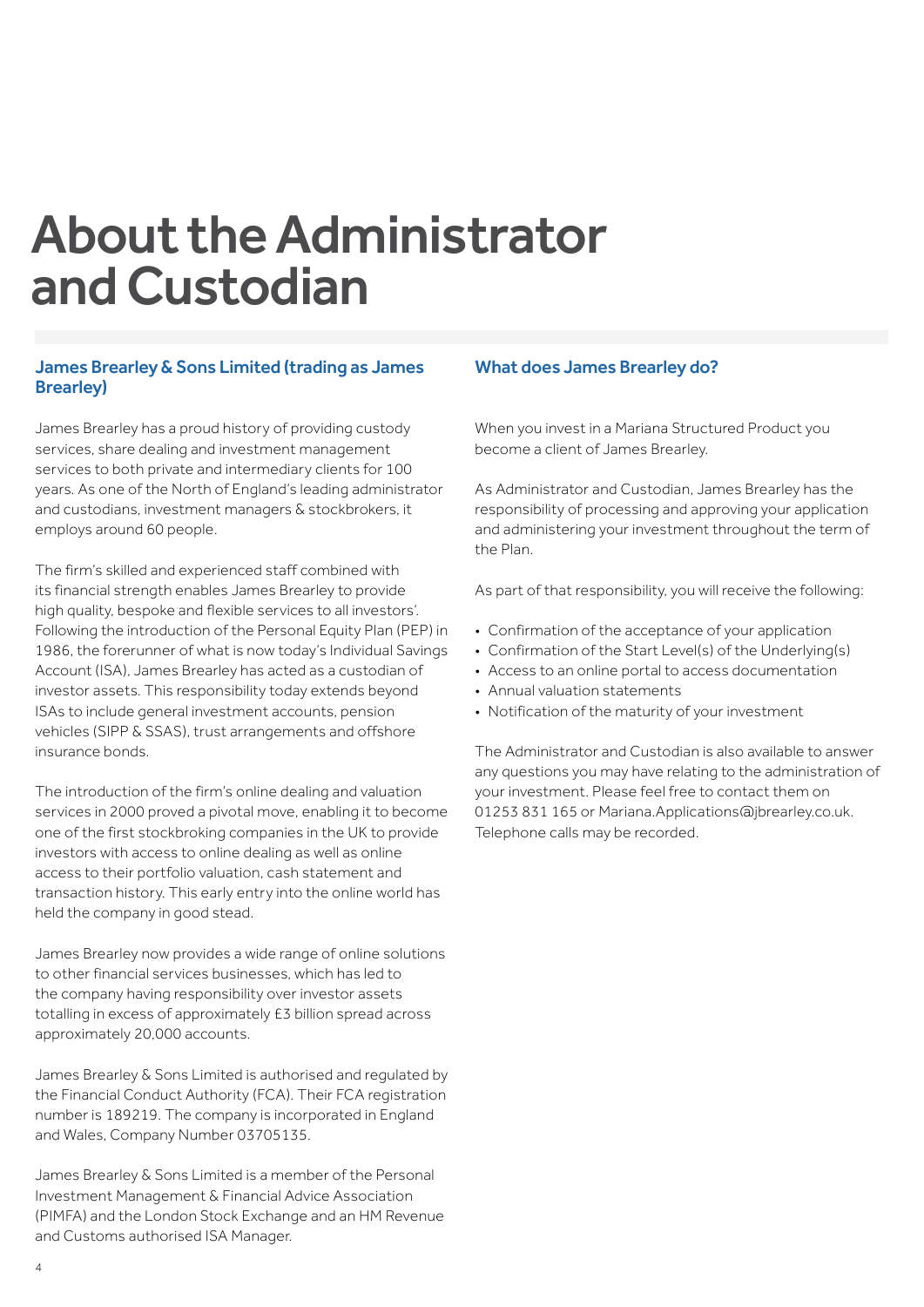## Useful tips:

You may not be able to cash in your investment in the Plan, but if you can and do cash it in before the Maturity Date you will be charged a fee and the sum you will get might not reflect the performance of the Underlying Asset(s) to the date on which you cash in and you could receive less than the amount you invested in the Plan.

## Is this investment suitable for you?

The Plan has been designed for a specific type of investor to meet their required investment objectives. The type of investor for which this plan is suitable for is referred to as the target market. It is important that you consult with a financial adviser to determine whether this Plan is suitable for you.

Inside the target market This investment may be suitable if:

You have either received advice or a financial adviser has confirmed that this investment is appropriate for you.

You understand the risk associated with investing in this Plan (see page 17 for more information).

You are able to make an informed decision based on the information provided in this Brochure and in the Issuer's Key Information Document (KID).

You understand that the returns are pre-defined and that you will forgo any growth in the Underlyings which exceeds the returns defined in this Brochure.

You are comfortable that you are making an investment into a Plan that has a term of ten years, two weeks.

You are comfortable that the Plan's returns are linked to the performance of the FTSE™ CSDI, the Underlying Asset.

You are comfortable that any Potential Return and the repayment of your Initial Capital is dependent on the continuing solvency of the Counterparty.

You are comfortable that your capital is at risk and you could lose some and up to all of your investment.

You are looking to invest in a Plan that offers a potential growth payment and not an income payment.

You can afford to leave your money invested for the full term of the Plan.

You have other savings or investments that are easily accessible to cover emergencies.

You understand how the Plan works.

You have at least £10,000 to invest.

You are comfortable with the fact that the Plan may mature early (kick out).

Outside the target market This investment may not be suitable if:

You have not received advice or a financial adviser has not confirmed that this investment is appropriate for you.

You do not understand the risk associated with investing in this Plan (see page 17 for more information).

You are not able to make an informed decision based on the information provided in this Brochure and in the Issuer's Key Information Document (KID).

You do not understand that the returns are pre-defined and that you will forgo any growth in the Underlyings which exceeds the returns defined in this Brochure.

You are not comfortable that you are making an investment into a Plan that has a term of ten years, two weeks.

You are not comfortable that the Plan's returns are linked to the performance of the FTSE™ CSDI, the Underlying Asset.

You are not comfortable that any Potential Return and the repayment of your Initial Capital is dependent on the continuing solvency of the Counterparty.

You are not comfortable that your capital is at risk and that you could lose some and up to all of your investment.

You are looking to invest in a Plan that offers an income payment.

You cannot afford to leave your money invested for the full term of the Plan.

You do not have other savings or investments that are easily accessible to cover emergencies.

You are unsure how the Plan works.

You do not have at least £10,000 to invest.

You are not comfortable with the fact that the Plan may mature early (kick out).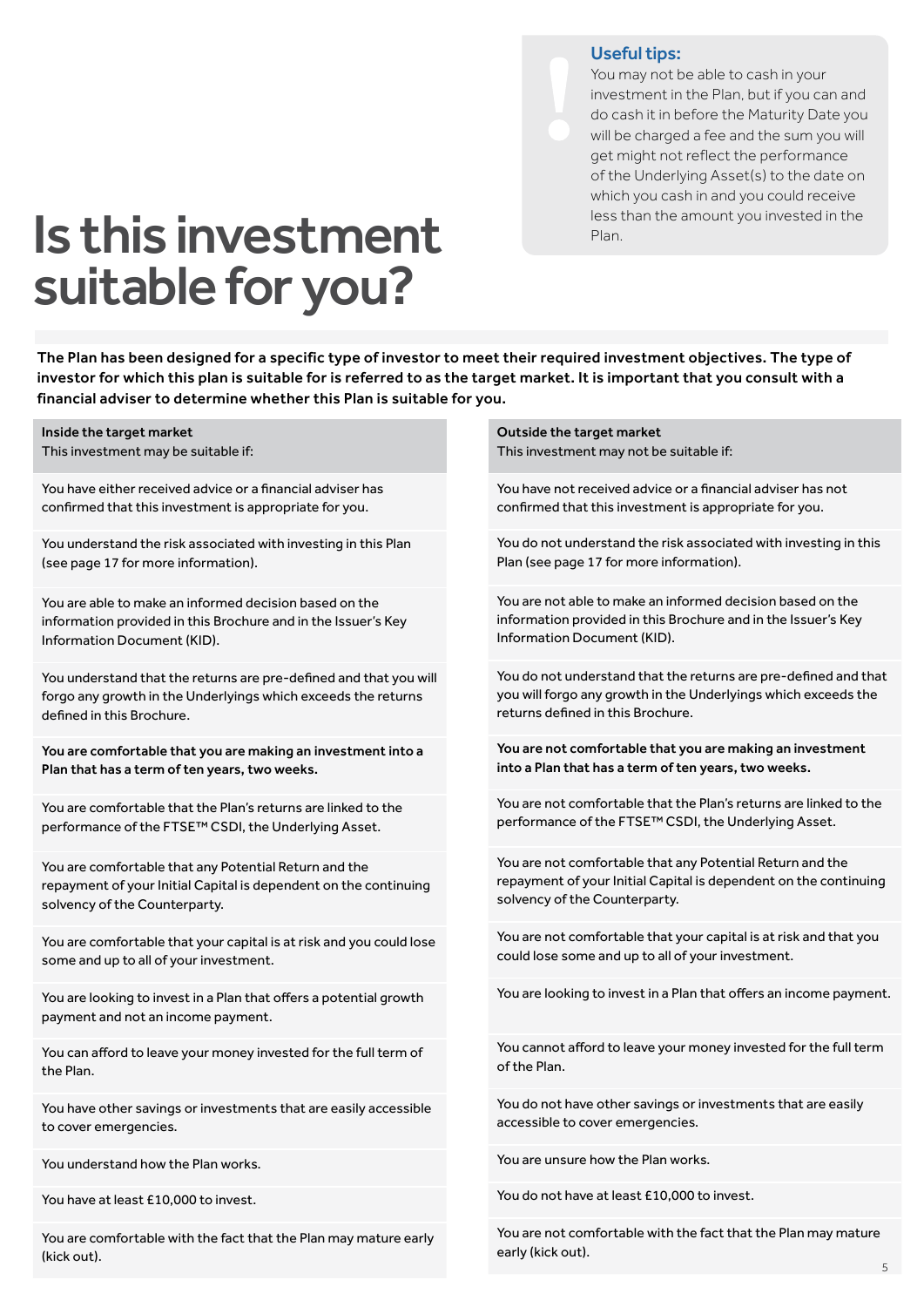Key Dates for applications: Plan available for subscription: 21 June 2022 to 29 July 2022 ISA transfer application deadline: 13 July 2022 All other applications deadline: 29 July 2022 Start Date: 05 August 2022

## Key information

| <b>Key Features</b>                                                                               | Description                                                                                                                                                                                                                                                                                                                                                                                  |                                                                                                    |                                                                                         |                                                                                                 |
|---------------------------------------------------------------------------------------------------|----------------------------------------------------------------------------------------------------------------------------------------------------------------------------------------------------------------------------------------------------------------------------------------------------------------------------------------------------------------------------------------------|----------------------------------------------------------------------------------------------------|-----------------------------------------------------------------------------------------|-------------------------------------------------------------------------------------------------|
| Product Type:                                                                                     | Capital at Risk Kick Out                                                                                                                                                                                                                                                                                                                                                                     |                                                                                                    |                                                                                         |                                                                                                 |
| Underlying Asset:                                                                                 | FTSE Custom 100 Synthetic 3.5% Fixed Dividend Index (Bloomberg ticker: SUKX35FD)<br>(Please pages 12-13 for detail on the Index)                                                                                                                                                                                                                                                             |                                                                                                    |                                                                                         |                                                                                                 |
| Counterparty:                                                                                     | Morgan Stanley & Co. International plc                                                                                                                                                                                                                                                                                                                                                       |                                                                                                    |                                                                                         |                                                                                                 |
| <b>Counterparty Credit Rating:</b>                                                                |                                                                                                                                                                                                                                                                                                                                                                                              |                                                                                                    |                                                                                         | Standard & Poor's; A+ (Stable), Moody's; Aa3 (Stable), Fitch; (Not rated) (as of 10 June 2022)* |
| <b>Investment Term:</b>                                                                           | Up to 10 years, two weeks                                                                                                                                                                                                                                                                                                                                                                    |                                                                                                    |                                                                                         |                                                                                                 |
| <b>Selling Restrictions:</b>                                                                      | This Plan is available as a UK Public Offer                                                                                                                                                                                                                                                                                                                                                  |                                                                                                    |                                                                                         |                                                                                                 |
| <b>Potential Return</b><br>(The Potential Return will only<br>be paid if the Plan kicks out):     | Option 1: 8.25% return on investment for each year the Plan runs, paid gross.<br>Option 2: 10.25% return on investment for each year the Plan runs, paid gross.<br>Option 3: 12.25% return on investment for each year the Plan runs, paid gross.                                                                                                                                            |                                                                                                    |                                                                                         |                                                                                                 |
| Start Date:                                                                                       | 05 August 2022                                                                                                                                                                                                                                                                                                                                                                               |                                                                                                    |                                                                                         |                                                                                                 |
| <b>Observation Dates and</b><br>Trigger Levels (expressed as a<br>percentage of the Start Level): | 05 August 2024<br>05 August 2025<br>05 August 2026<br>05 August 2027<br>07 August 2028<br>06 August 2029<br>05 August 2030<br>05 August 2031<br>05 August 2032                                                                                                                                                                                                                               | <b>Option 1</b><br>102.5%<br>100.0%<br>97.5%<br>95.0%<br>92.5%<br>90.0%<br>87.5%<br>85.0%<br>82.5% | <b>Option 2</b><br>100%<br>100%<br>100%<br>100%<br>100%<br>100%<br>100%<br>100%<br>100% | <b>Option 3</b><br>105%<br>105%<br>105%<br>105%<br>105%<br>105%<br>105%<br>105%<br>105%         |
| <b>Maturity Date:</b>                                                                             | 05 August 2032                                                                                                                                                                                                                                                                                                                                                                               |                                                                                                    |                                                                                         |                                                                                                 |
| <b>Maturity Payment Date:</b>                                                                     | 19 August 2032                                                                                                                                                                                                                                                                                                                                                                               |                                                                                                    |                                                                                         |                                                                                                 |
| Initial Capital Return Barrier:                                                                   | 70% of the Start Level (Observed on the Maturity Date of the Plan only)<br>If on the Maturity Date the Closing Price of the Underlying Asset is less than 70% of the Start<br>Level (representing a decline of more than 30% from the Start Level), your Initial Capital will<br>be lost at a rate of 1% for every 1% the Closing Price of the Underlying Asset is below the Start<br>Level. |                                                                                                    |                                                                                         |                                                                                                 |
| Minimum Investment:                                                                               | £10,000 (£5,000 for online applications via the Mariana for Advisers platform)                                                                                                                                                                                                                                                                                                               |                                                                                                    |                                                                                         |                                                                                                 |
| Availability:                                                                                     | Direct Investment; ISA/ISA Transfers; Pensions; Companies; Trusts; Charities.<br>All available on an Advised and Non-Advised basis.                                                                                                                                                                                                                                                          |                                                                                                    |                                                                                         |                                                                                                 |
| Taxation:                                                                                         | Capital Gains Tax**                                                                                                                                                                                                                                                                                                                                                                          |                                                                                                    |                                                                                         |                                                                                                 |
| Listing:                                                                                          | London Stock Exchange                                                                                                                                                                                                                                                                                                                                                                        |                                                                                                    |                                                                                         |                                                                                                 |
| ISIN:                                                                                             | Option 1: GB00BW6SHW24                                                                                                                                                                                                                                                                                                                                                                       | Option 2:GB00BW6SHX31                                                                              |                                                                                         | Option 3: GB00BW6SHY48                                                                          |

\* Credit ratings should not be relied upon or considered to be an assurance of a financial institution's stability or its ability to meet its obligations.

 $^{\circ}$  \*\* Tax assumptions are based on Mariana's understanding of current legislation and known HMRC practice, which can change in the future.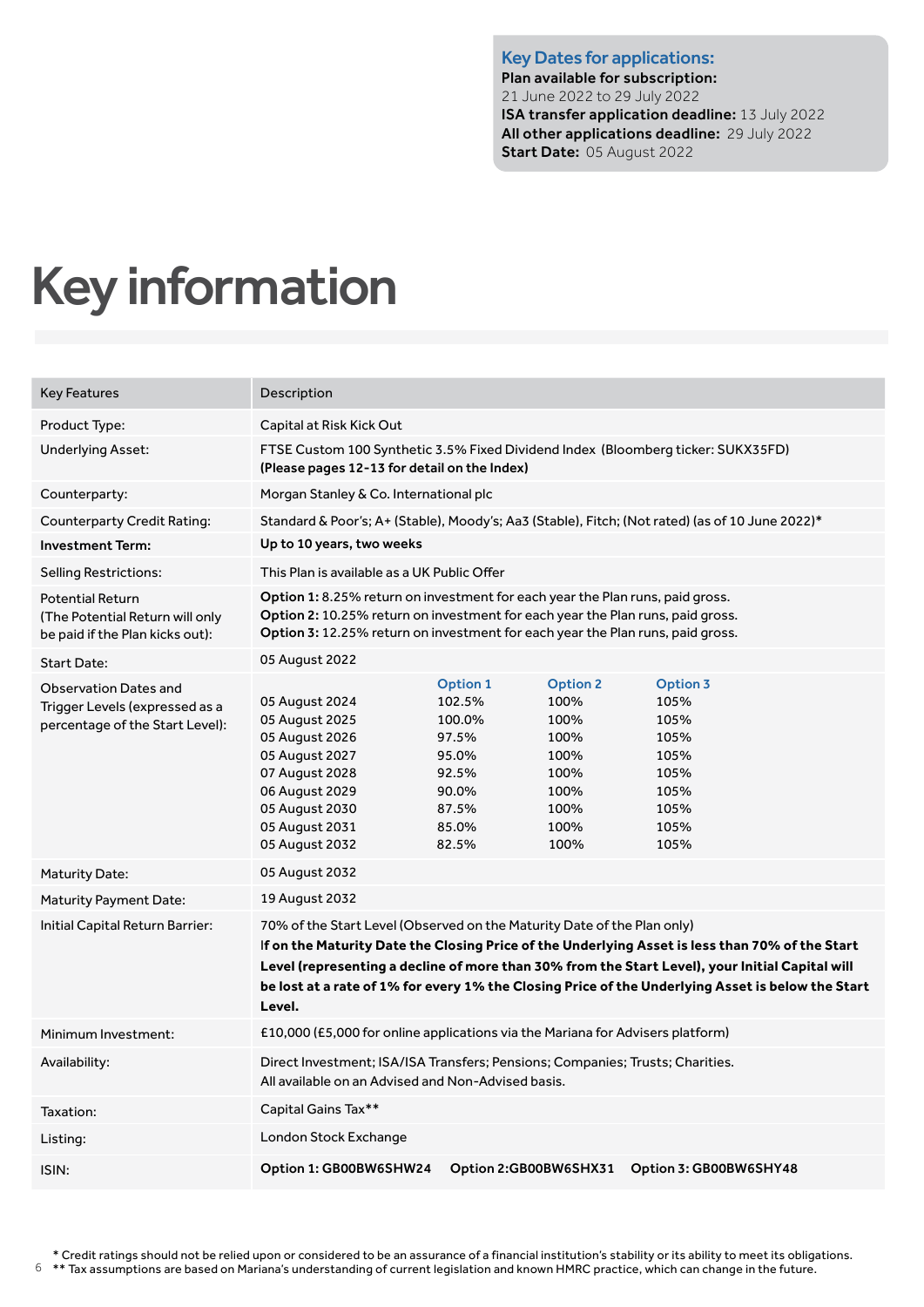## How the Plan works

## Mariana 10:10 Plan (FTSE CSDI Version) – August 2022

This is a ten year, two week Plan based on the performance of the FTSE™ Custom 100 Synthetic 3.5% Dividend Index, the Underlying Asset. The Plan has three options and is constructed to offer a Potential Return of 8.25% in Option 1, 10.25% in Option 2 and 12.25% in Option 3 for each year the Plan runs with the possibility of early maturity and the full repayment of Initial Capital from the end of the Plan's second year and annually thereafter. The Potential Return is only payable if the Plan kicks out.

Should the Closing Price of the Underlying Asset on an Observation Date be at or above the Kick Out Trigger Level, the Plan will mature early, repaying your Initial Capital plus the Potential Return multiplied by the number of years the Plan has run.

The Kick Out observations begin on the second anniversary date and continue on an annual basis until the Plan's Maturity Date (from 05 August 2024 to 05 August 2032).

If the Plan has not already kicked out, Initial Capital will be repaid in full at the end of the Plan's term if on the Maturity Date (05 August 2032) the Closing Price of the Underlying Asset is not more than 30% below the Start Level.

If on the Maturity Date the Closing Price of the Underlying Asset is less than 70% of the Start Level (representing a decline of more than 30% from the Start Level), your Initial Capital will be lost at a rate of 1% for every 1% the Closing Price of the Underlying Asset is below the Start Level.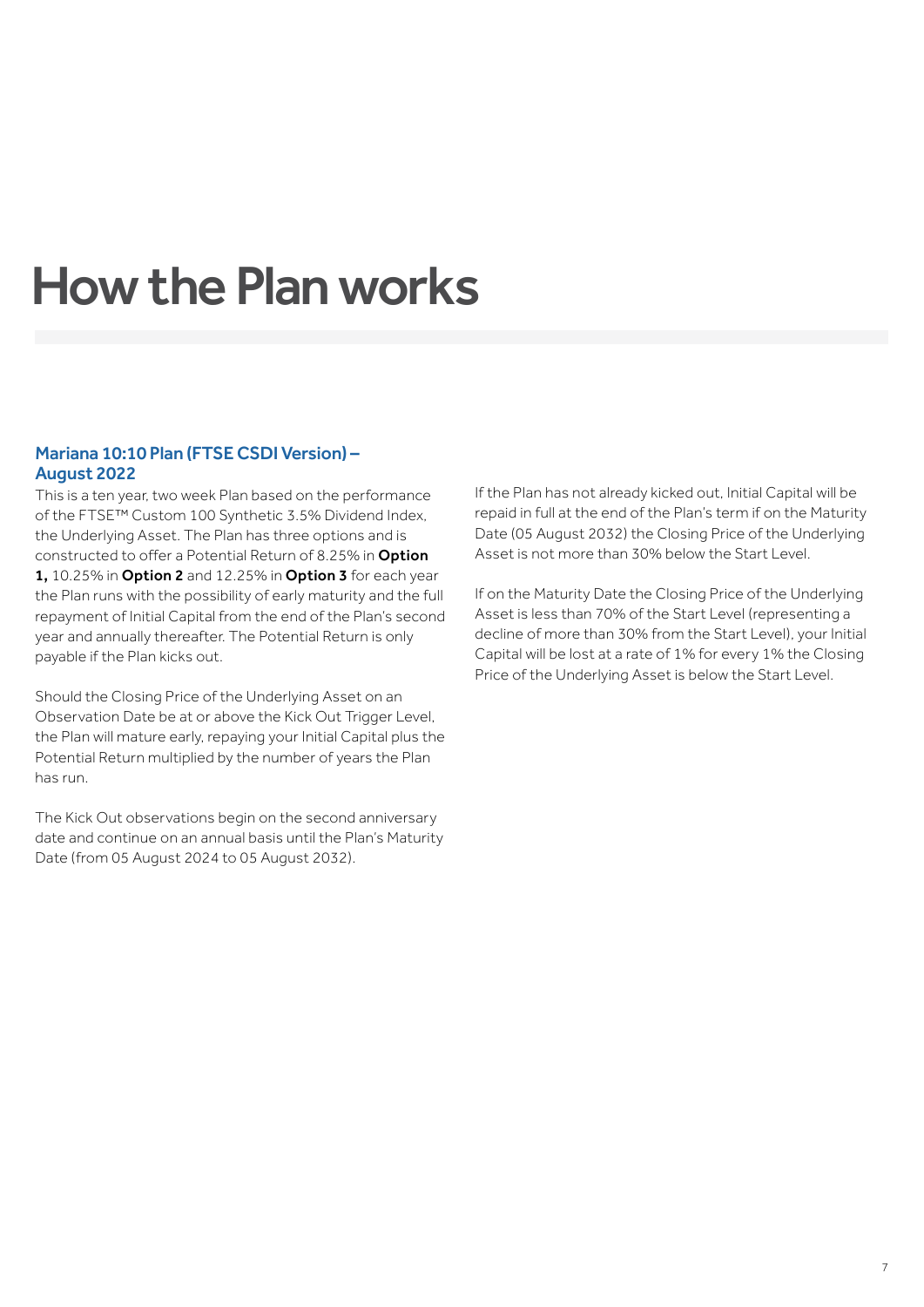## Observation Dates

05 August 2024 06 August 2029 05 August 2025 05 August 2030 05 August 2026 05 August 2031 07 August 2028

05 August 2027 05 August 2032\*

\*The final Observation Date is also the Maturity Date.



Counterparty Risk: It is possible the Counterparty could fail, become insolvent or go into administration.

 $^8$   $\,$  In such a case, you may not receive any payments due and you could lose some or all of your initial investment.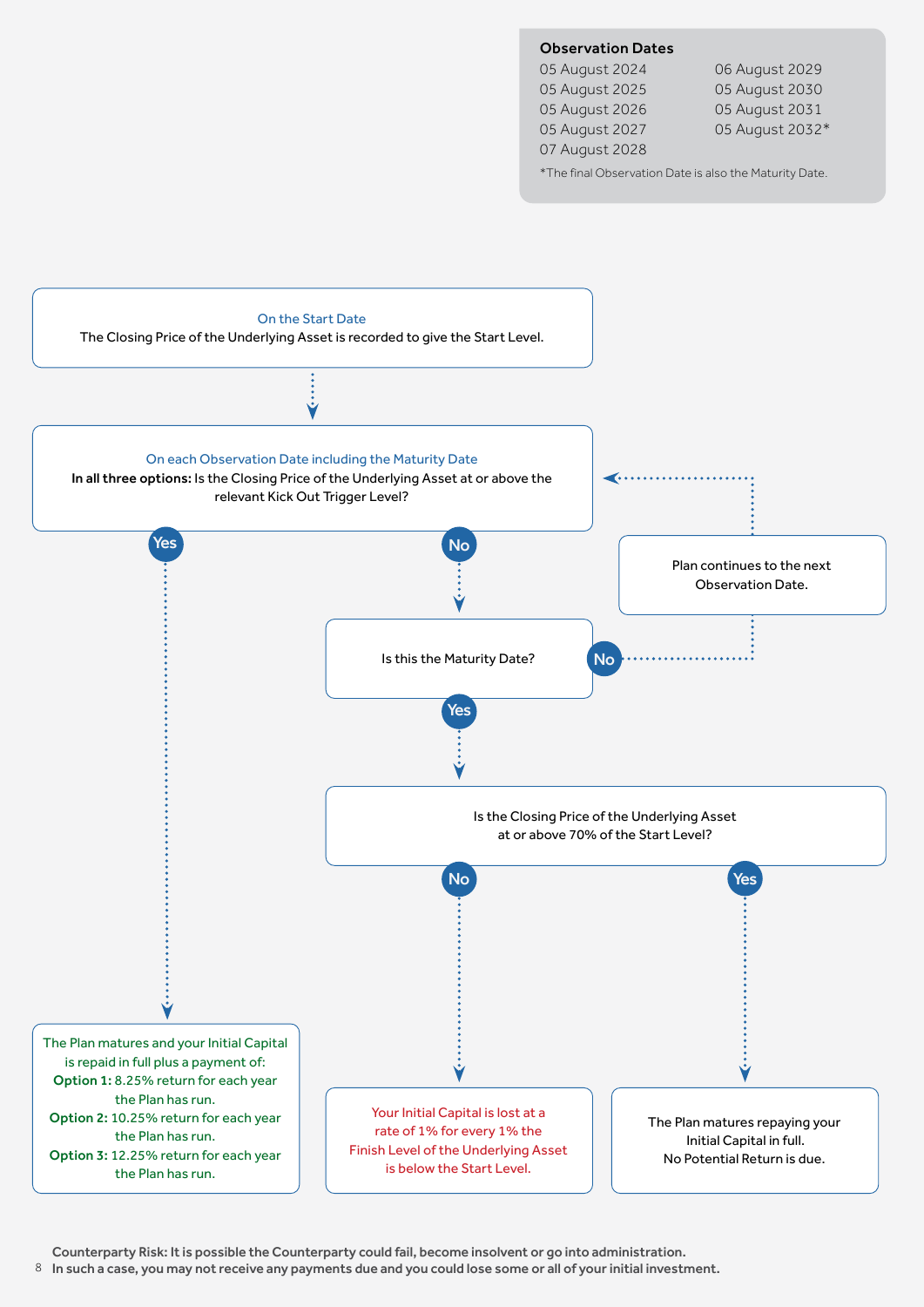## Potential outcomes

## What happens if the Plan kicks out?

The repayment of your Initial Capital and the Potential Return offered by this Plan depend on the performance of the Underlying Asset on the relevant Observation Dates.

The Plan offers three options with the potential to mature early from the end of the second year and annually thereafter.

## Option 1

The Plan has the opportunity to kick out on an Observation Date providing the Closing Price of the Underlying Asset is at or above the relevant Kick Out Trigger Level (see page 6). As an example, if the Plan kicks out at the end of year 4 with a Potential Return of 8.25% per annum, you will receive the return of 33% gross (4 x the annual return) plus your Initial Capital.

## Option 2

The Plan has the opportunity to kick out on an Observation Date providing the Closing Price of the Underlying Asset is at or above 100% of the Start Level. As an example, if the Plan kicks out at the end of year 4 with a Potential Return of 10.25% per annum, you will receive the return of 41% gross (4 x the annual return) plus your Initial Capital.

## Option 3

The Plan has the opportunity to kick out on an Observation Date providing the Closing Price of the Underlying Asset is at or above 105% of the Start Level. As an example, if the Plan kicks out at the end of year 4 with a Potential Return of 12.25% per annum, you will receive the return of 49% gross (4 x the annual return) plus your Initial Capital.

## In all options

Should the required conditions not be met on any of the pre-defined Observation Dates, you will not receive the Potential Return and your Initial Capital could be at risk.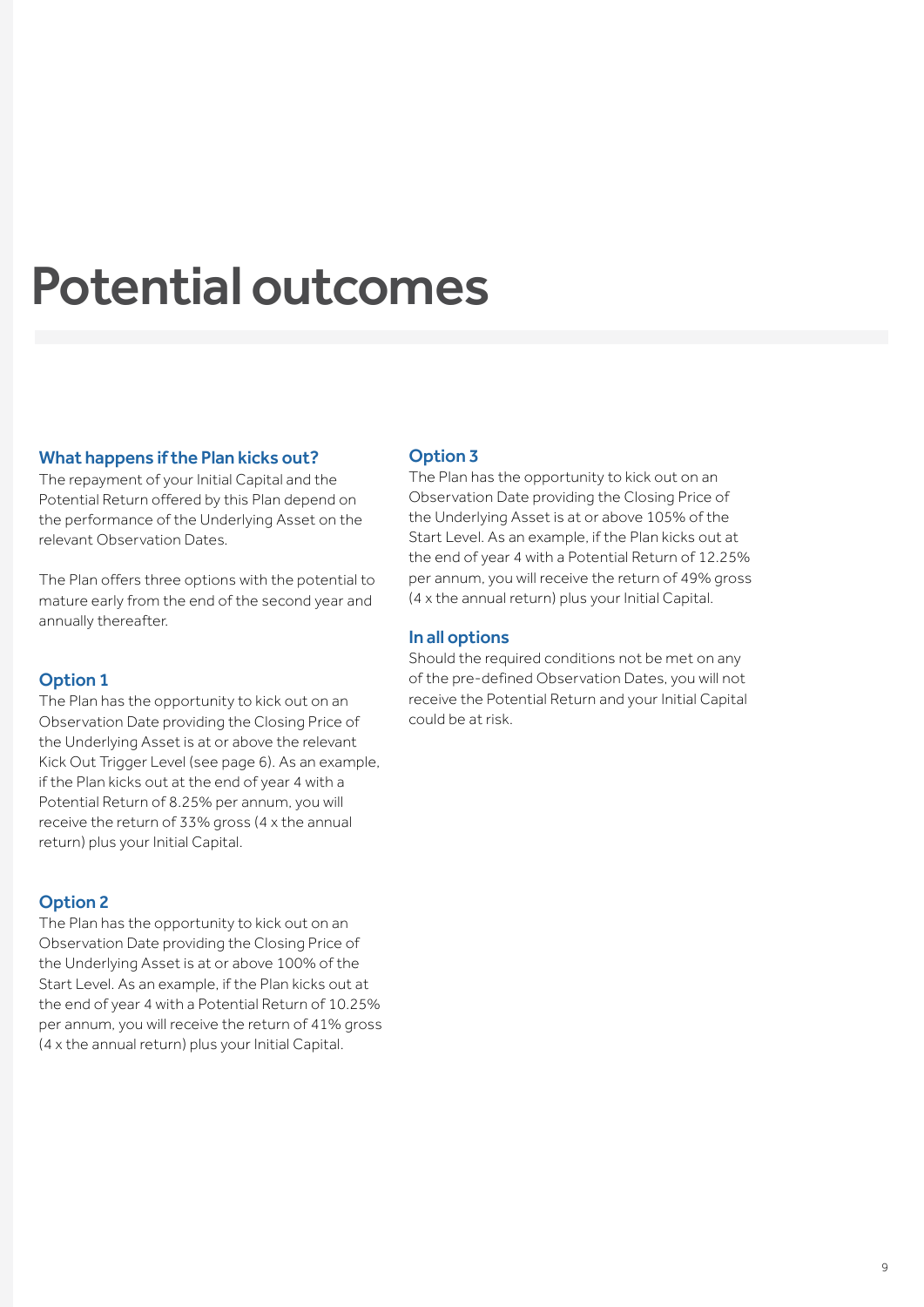What you could receive including your Initial Capital and the Potential Return should the Plan kick out are set out below.

## Option 1 – assuming an initial investment amount of £10,000

| Kick Out at the end of | Amount you will receive | Explanation                     |
|------------------------|-------------------------|---------------------------------|
| 2 years                | £11,650                 | Full Capital Return +<br>16.50% |
| 3 years                | £12,475                 | Full Capital Return +<br>24.75% |
| 4 years                | £13,300                 | Full Capital Return +<br>33.00% |
| 5 years                | £14,125                 | Full Capital Return +<br>41.25% |
| 6 years                | £14.950                 | Full Capital Return +<br>49.50% |
| 7 years                | £15,775                 | Full Capital Return +<br>57.75% |
| 8 years                | £16,600                 | Full Capital Return +<br>66.00% |
| 9 years                | £17,425                 | Full Capital Return +<br>74.25% |
| 10 years               | £18,250                 | Full Capital Return +<br>82.50% |

## Option 2 – assuming an initial investment amount of £10,000

| Kick Out at the end of | Amount you will receive | Explanation                      |
|------------------------|-------------------------|----------------------------------|
| 2 years                | £12,050                 | Full Capital Return +<br>20.50%  |
| 3 years                | £13,075                 | Full Capital Return +<br>30.75%  |
| 4 years                | £14,100                 | Full Capital Return +<br>41.00%  |
| 5 years                | £15,125                 | Full Capital Return +<br>51.25%  |
| 6 years                | £16,150                 | Full Capital Return +<br>61.50%  |
| 7 years                | £17,175                 | Full Capital Return +<br>71.75%  |
| 8 years                | £18,200                 | Full Capital Return +<br>82.00%  |
| 9 years                | £19,225                 | Full Capital Return +<br>92.25%  |
| 10 years               | £20,250                 | Full Capital Return +<br>102.50% |

## Option 3– assuming an initial investment amount of £10,000

| Kick Out at the end of | Amount you will receive | Explanation                      |
|------------------------|-------------------------|----------------------------------|
| 2 years                | £12,450                 | Full Capital Return +<br>24.50%  |
| 3 years                | £13,675                 | Full Capital Return +<br>36.75%  |
| 4 years                | £14,900                 | Full Capital Return +<br>49.00%  |
| 5 years                | £16,125                 | Full Capital Return +<br>61.25%  |
| 6 years                | £17,350                 | Full Capital Return +<br>73.50%  |
| 7 years                | £18,575                 | Full Capital Return +<br>85.75%  |
| 8 years                | £19,800                 | Full Capital Return +<br>98.00%  |
| 9 years                | £21,025                 | Full Capital Return +<br>110.25% |
| 10 years               | £22,250                 | Full Capital Return +<br>122.50% |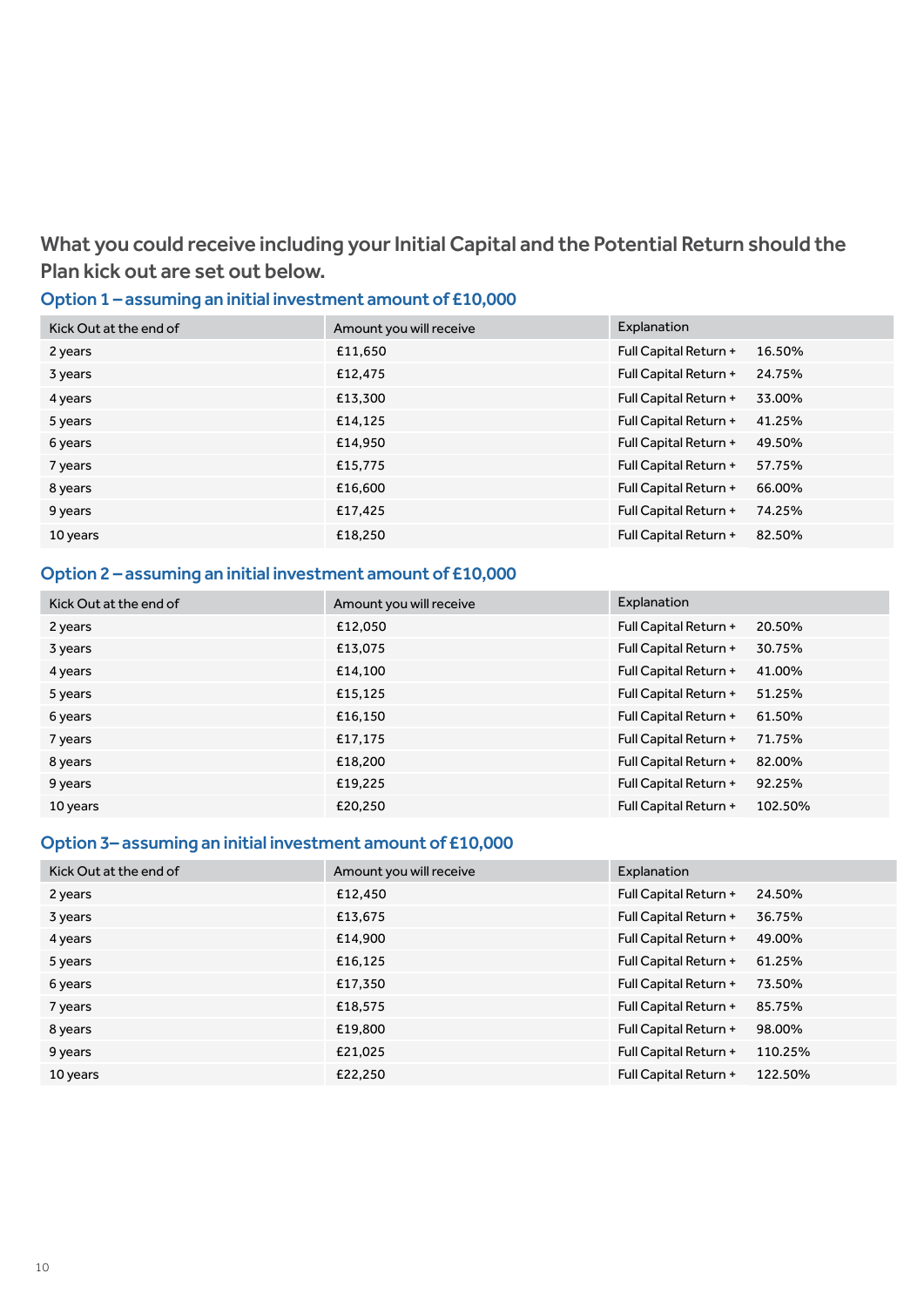#### Important Information:

Return of the Initial Capital you invest is subject to the Issuer and Counterparty not failing (Counterparty Risk, see page 17 for more information).

## What happens if the Plan doesn't kick out?

If the Plan does not kick out or mature early, the repayment of your Initial Capital on the Maturity Payment Date depends on the performance of the Underlying Asset.

### Option 1

If the Plan does not kick out, and on the Maturity Date the Finish Level of the Underlying Asset is less than 82.5% of the Start Level but not less than 70% of the Start Level, you will not receive the Potential Return but your Initial Capital will be repaid in full.

## Option 2

If the Plan does not kick out, and on the Maturity Date the Finish Level of the Underlying Asset is less than 100% of the Start Level but not less than 70% of the Start Level, you will not receive the Potential Return but your Initial Capital will be repaid in full.

## Option 3

If the Plan does not kick out, and on the Maturity Date the Finish Level of the Underlying Asset is less than 105% of the Start Level but not less than 70% of the Start Level, you will not receive the Potential Return but your Initial Capital will be repaid in full.

### In all options

If, on the Maturity Date, the Finish Level of the Underlying Asset is less than 70% of the Start Level (representing a decline of more than 30% from the Start Level) your Initial Capital will be lost at the rate of 1% for every 1% the Underlying Asset is below the Start Level.

Example scenarios of the repayment of your Initial Capital are set out below. These examples are not exhaustive.

Please be aware that you are likely to receive less than your Initial Capital if you decide to encash the Plan early.

## Example scenarios of the repayment of your Initial Capital at maturity assuming an initial investment amount of £10,000 (if no kick out event occurs).

| Finishing Level of the Underlying Asset | Amount of your initial investment repaid<br>to you | Explanation                        |
|-----------------------------------------|----------------------------------------------------|------------------------------------|
| -25% below Start Level                  | £10,000                                            | <b>Full Initial Capital Return</b> |
| -30% below Start Level                  | £10,000                                            | <b>Full Initial Capital Return</b> |
| -31% below Start Level                  | £6,900                                             | $£10,000 - (£10,000 \times 31\%)$  |
| -75% below Start Level                  | £2,500                                             | $£10,000 - (£10,000 * 75%)$        |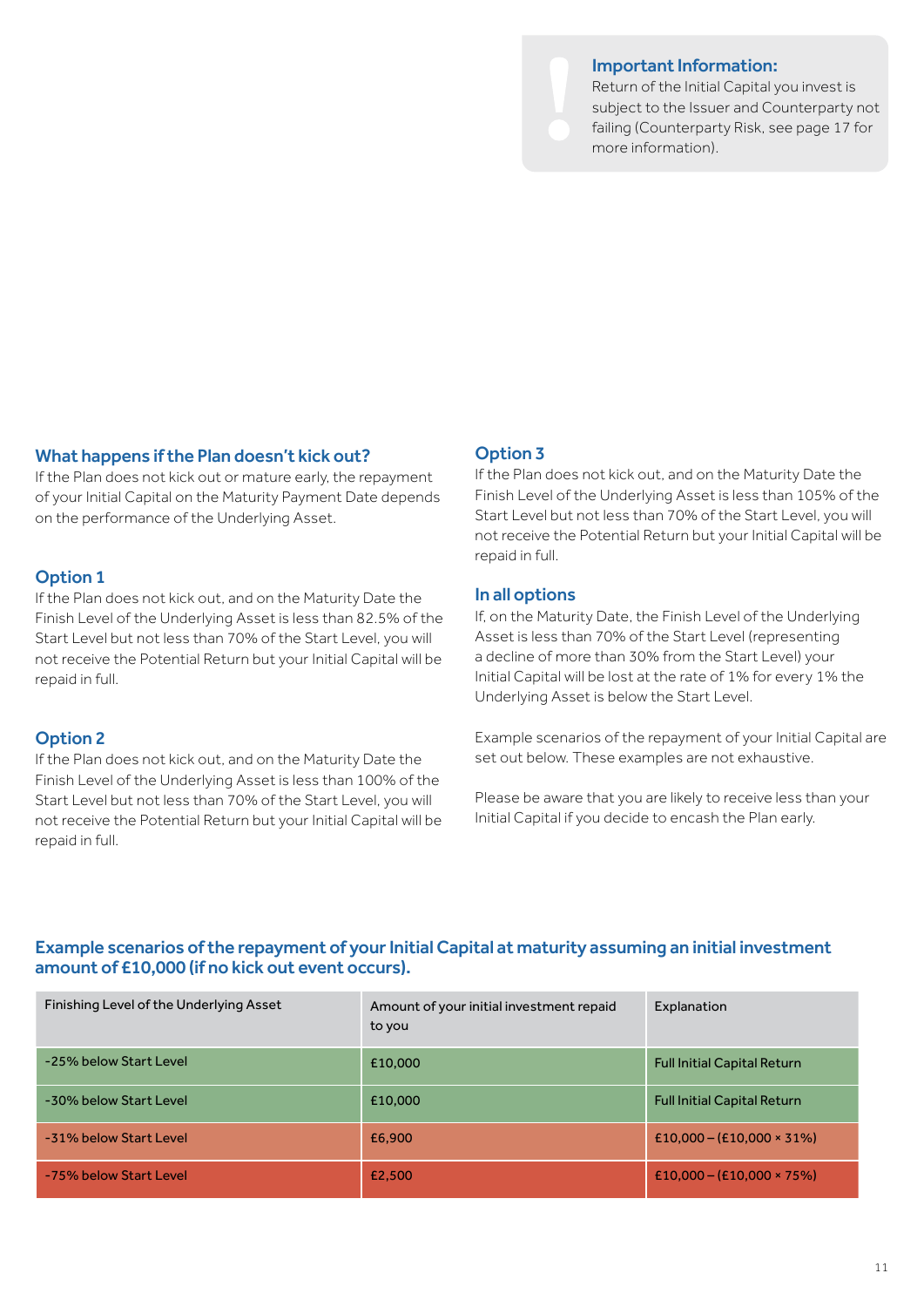### \* Important Information:

This fixed dividend may be bigger or smaller than the actual dividend income that is paid by the companies that make up the FTSE 100.

# About the FTSE CSDI

## FTSE™ Custom 100 Synthetic 3.5% Dividend Index ('FTSE CSDI') (Bloomberg Ticker: SUKX35FD)

The repayment of your investment and any returns depend on the performance of the FTSE Custom 100 Synthetic 3.5% Dividend Index ("FTSE CSDI")

## The FTSE CSDI offers exposure to the same market as the FTSE 100, and it is created and managed by the same calculation agent, FTSE Russell. But while both the FTSE CSDI and the FTSE 100 track the performance of the UK equity market, they do so in a different way:

- The FTSE 100 is a *price return* index, meaning it tracks the performance of the share prices of the 100 largest UK companies without any dividend income being included.
- The FTSE CSDI is calculated using a simple 2 step process:

1. It takes the level of the FTSE 100 Synthetic Index, another FTSE Russell index which has returns similar to those of the FTSE 100 Total Return index (the index uses FTSE 100 futures to reflect both the performance in share prices and any dividend income. Whilst these futures generally perform in line with the underlying index, there is a possibility that they may behave differently.)

2. It deducts a fixed dividend of 3.5% p.a., which is similar to the long-term dividend yield of the FTSE 100[2]. CSDI's historical performance is similar to that of the FTSE 100 price return index. The 3.5% p.a. fixed dividend is not removed in one instalment; a small amount is removed daily, which totals 3.5% per annum.

You can find out more about how the FTSE CSDI is created by visiting www.FTSE.co.uk.

#### What is the Difference between *price return* and *total return*?

Financial instruments like company shares can generate returns in a number of ways. Any change in the price of shares is called the *price return,* and it is these rises and falls in share prices that are measured by indices like the FTSE 100. However, shares can also generate return through cash payouts to investors, called dividends. This dividend income is included in a *total return* index, but not in a *price return* index.

The FTSE CSDI is not designed to outperform, or even to replicate, the FTSE 100 Index. Instead, it is an alternative that is expected to perform in a similar way, but which is designed specifically for structured products.

## How is the FTSE CSDI 'designed specifically for Structured Products?

Dividends paid by companies vary over time. Not knowing the level of future dividend income can be challenging for issuers of FTSE 100-linked Plans, who have to manage their risks. However, the FTSE CSDI includes this variable dividend income in its calculation and then deducts a *fixed* dividend each year. This means the index retains qualities similar to a price return index, like the FTSE 100, however by removing the uncertainty of managing future dividends, the issuer faces lower costs and risks.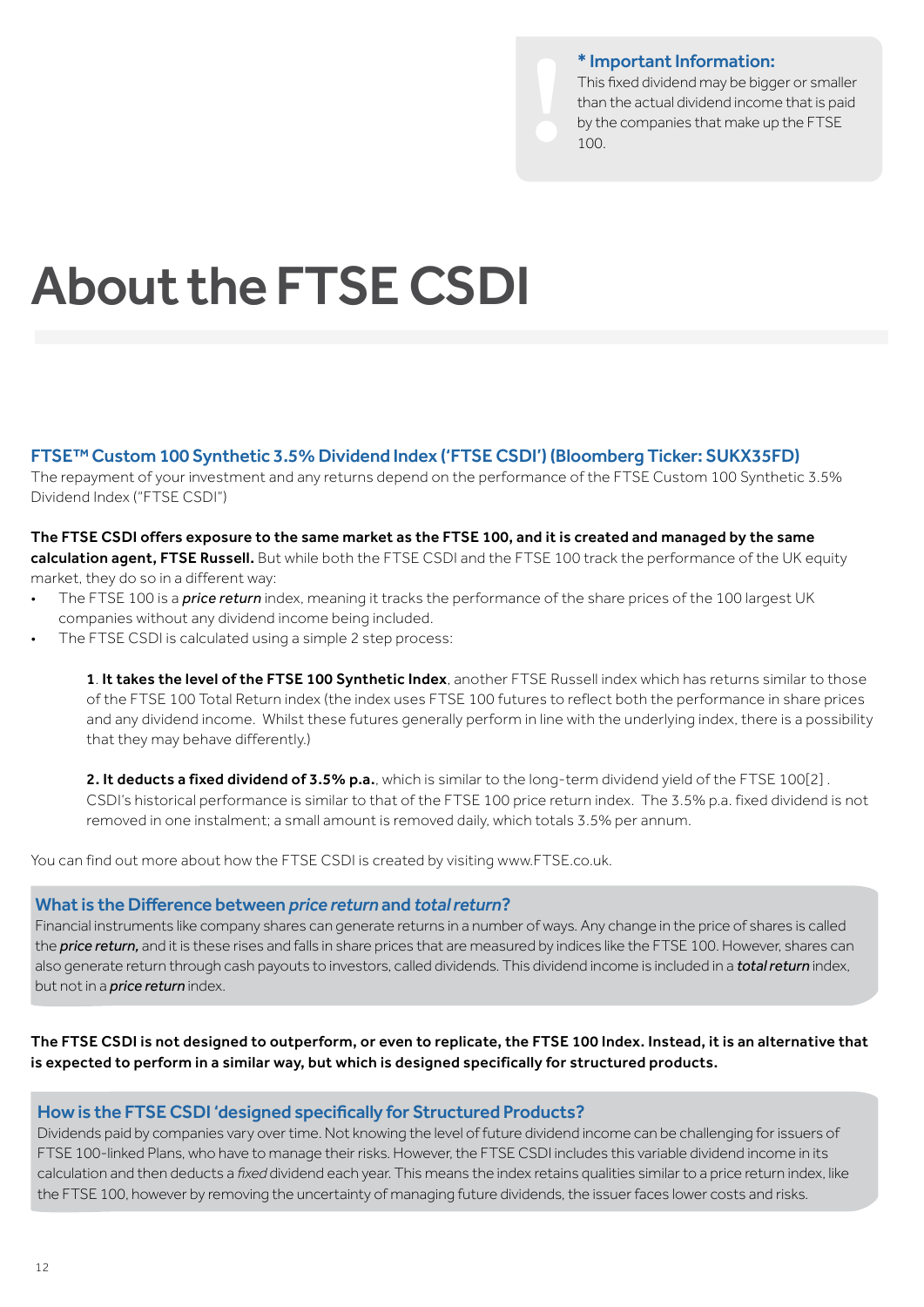### Important Information:

The information provided represents the historic performance of the Underlying(s) and therefore should not be relied upon as an indication of future performance.

## The Underlying: Historical performance

## FTSE™ Custom 100 Synthetic 3.5% Dividend Index ('FTSE CSDI') (Bloomberg Ticker: SUKX35FD)

The FTSE CSDI is not the same as the FTSE 100. While its performance is expected to be similar, it will not be identical. It is possible that the FTSE 100 could rise while the FTSE CSDI falls. The FTSE CSDI includes dividend income but removes a fixed dividend of 3.5% a year. If actual dividends paid on the shares in the FTSE 100 are less than 3.5% a year for a given period, the performance of the FTSE CSDI will be worse than the FTSE 100 over that period. At the time of writing (10 June 2022), the implied dividend yield of the FTSE 100 for 2022 is 3.25%; slightly below the 3.5% fixed dividend of CSDI. If this remains the case, all else being equal, the CSDI will underperform the FTSE 100 by a similar differential amount over the short term. The FTSE CSDI is linked to the FTSE 100 Synthetic index which is based on FTSE 100 futures, not the FTSE 100 itself. FTSE 100 futures generally perform in a similar way to the FTSE 100, but there is a possibility that they may behave differently. Source: Bloomberg, 10 June 2022.



have performed compared to the FTSE 100 Index. Past performance (actual or simulated) is no indication of future performance and should not be relied upon for investment decisions.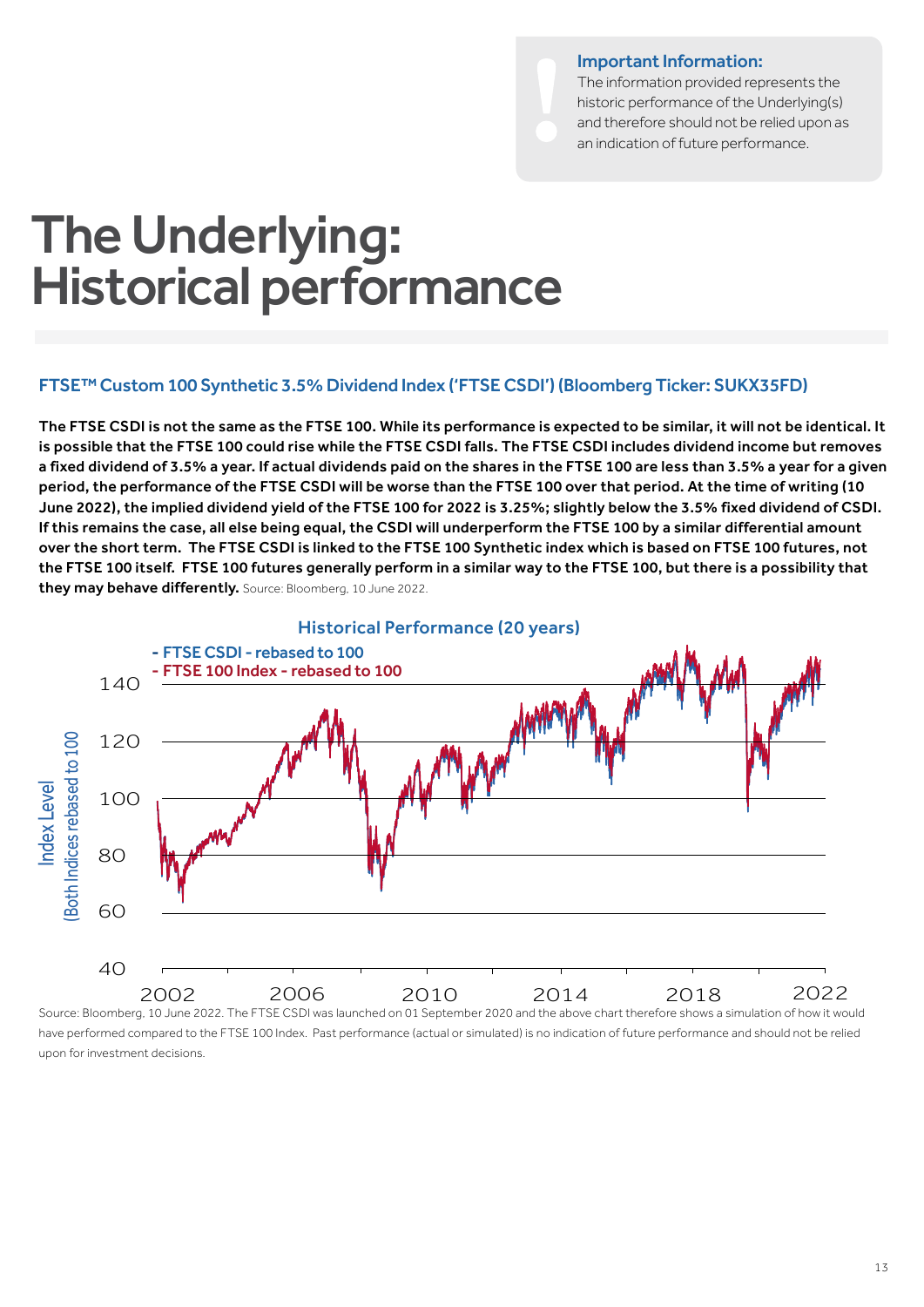## About the **Counterparty**

The Counterparty chosen for this Plan is Morgan Stanley & Co. International plc. Morgan Stanley & Co. International plc, an affiliate of Morgan Stanley, is the issuer of the underlying investments that are purchased on your behalf with the money you have invested. The investments are constructed to generate the terms described in this Brochure.

## Morgan Stanley & Co. International plc

Morgan Stanley & Co. International plc and its subsidiary undertakings are part of a group whose principal activity is the provision of financial services to corporations, governments and financial institutions. Morgan Stanley & Co. International plc is authorised by the Prudential Regulation Authority ("PRA") and regulated by the PRA and the United Kingdom Financial Conduct Authority.

More information on Morgan Stanley & Co. International plc can be found on their website www.morganstanley.com or by requesting a copy of their prospectus from Mariana. The prospectus contains information and contractual terms for the securities issued by Morgan Stanley & Co. International plc.

You may lose part and up to all your investment if Morgan Stanley & Co. International plc goes into liquidation and defaults on paying your Plan return and the repayment of your Initial Capital. The risk that Morgan Stanley & Co. International plc goes into liquidation is called Counterparty Risk.

Securities issued by Morgan Stanley & Co. International plc. and Morgan Stanley are not covered by the Financial Services Compensation Scheme (FSCS). Therefore if the Issuer and/ or the Guarantor become insolvent you would not be covered by the FSCS.

The Plan is not endorsed, sponsored or otherwise promoted by Morgan Stanley or any of its affiliates. None of Morgan Stanley or its affiliates are responsible for the contents of this brochure and nothing in this document should be considered a representation or warranty by Morgan Stanley to any person regarding whether investing in the product is suitable or advisable for such a person. Neither Morgan Stanley, nor any of its affiliates, has provided advice, nor made any recommendation about investments or tax in relation to this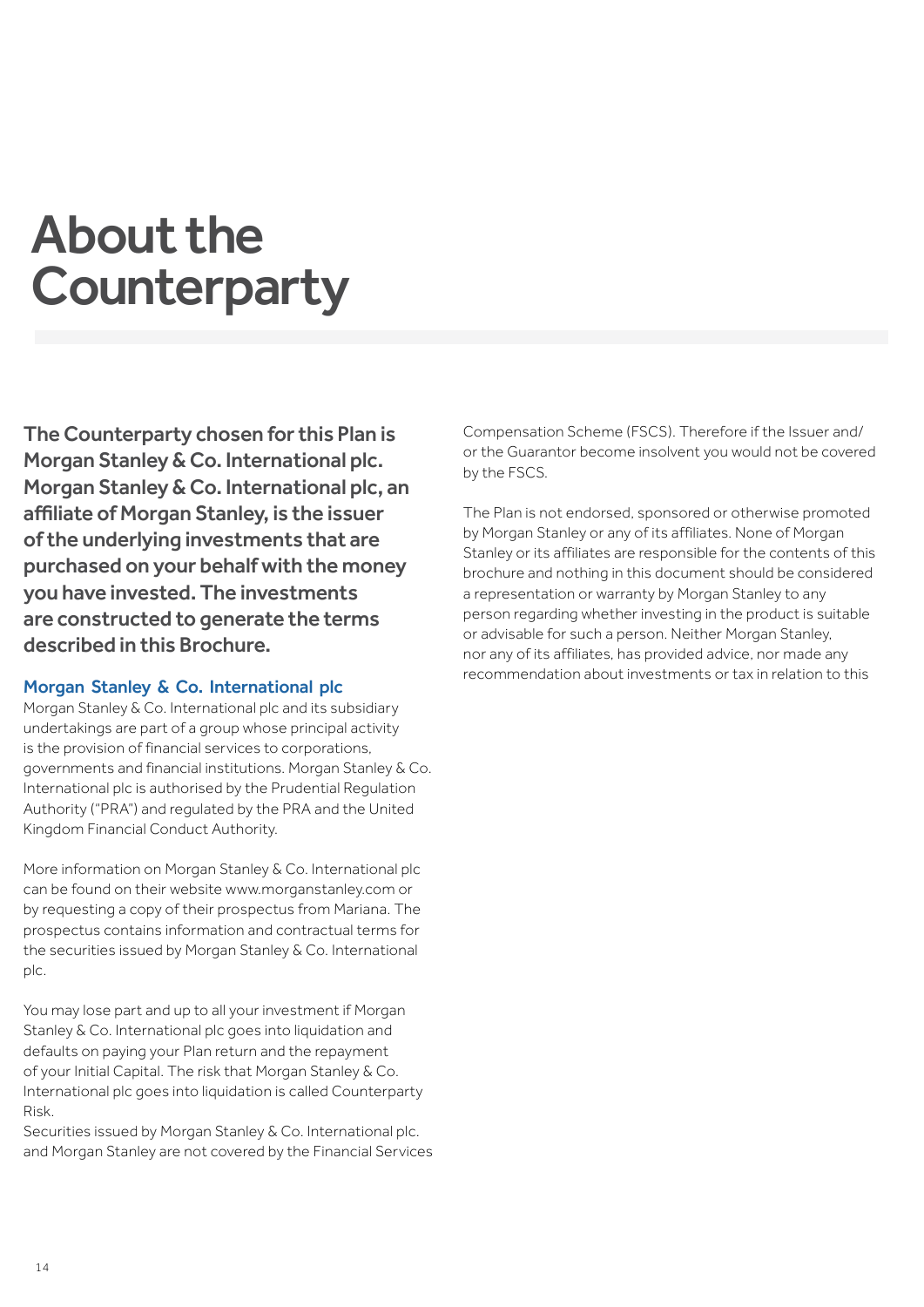#### Important Information:

You may lose all or part of your investment if the Counterparty fails. This is known as Counterparty Risk.

## Credit ratings

Credit ratings are assigned to all financial institutions around the world. They are opinions that are allocated and monitored by independent credit rating agencies and can be a useful way of comparing the credit risk associated with different institutions.

Credit ratings should not be relied upon or considered to be an assurance of a financial institution's stability and/or its ability to meet its obligations. They are an independent opinion as to the creditworthiness of the institution and the possibility of failure and can change at any time.

There are 3 main credit rating agencies and more information can be found on their websites:

Standard & Poor's: www.standardandpoors.com Moody's: www.moodys.com Fitch: www.fitchratings.com

### Rating outlook

A rating outlook is an opinion of the potential for the credit rating to change in the short term.

A positive outlook means that a rating may be raised in the short term. A stable outlook means that the rating is unlikely to change in the short term. A negative outlook means that the rating may be lowered in the short term.

When an entity is placed under Credit Watch or Under Review this is due to identifiable events and short-term trends that cause ratings to be placed under special surveillance.

### The current credit ratings for the Counterparty are:

| Credit Agency     | Rating    | Outlook   |
|-------------------|-----------|-----------|
| Standard & Poor's | A+        | Stable    |
| Moody's           | Aa3       | Stable    |
| Fitch             | Not Rated | Not Rated |

## Ratings range:

| Credit Agency     | Highest | Lowest |
|-------------------|---------|--------|
| Standard & Poor's | AAA     | D      |
| Moody's           | Aaa     | C      |
| Fitch             | AAA     | D      |

Source: Bloomberg, 10 June 2022. The credit ratings of the Counterparty may change at any time.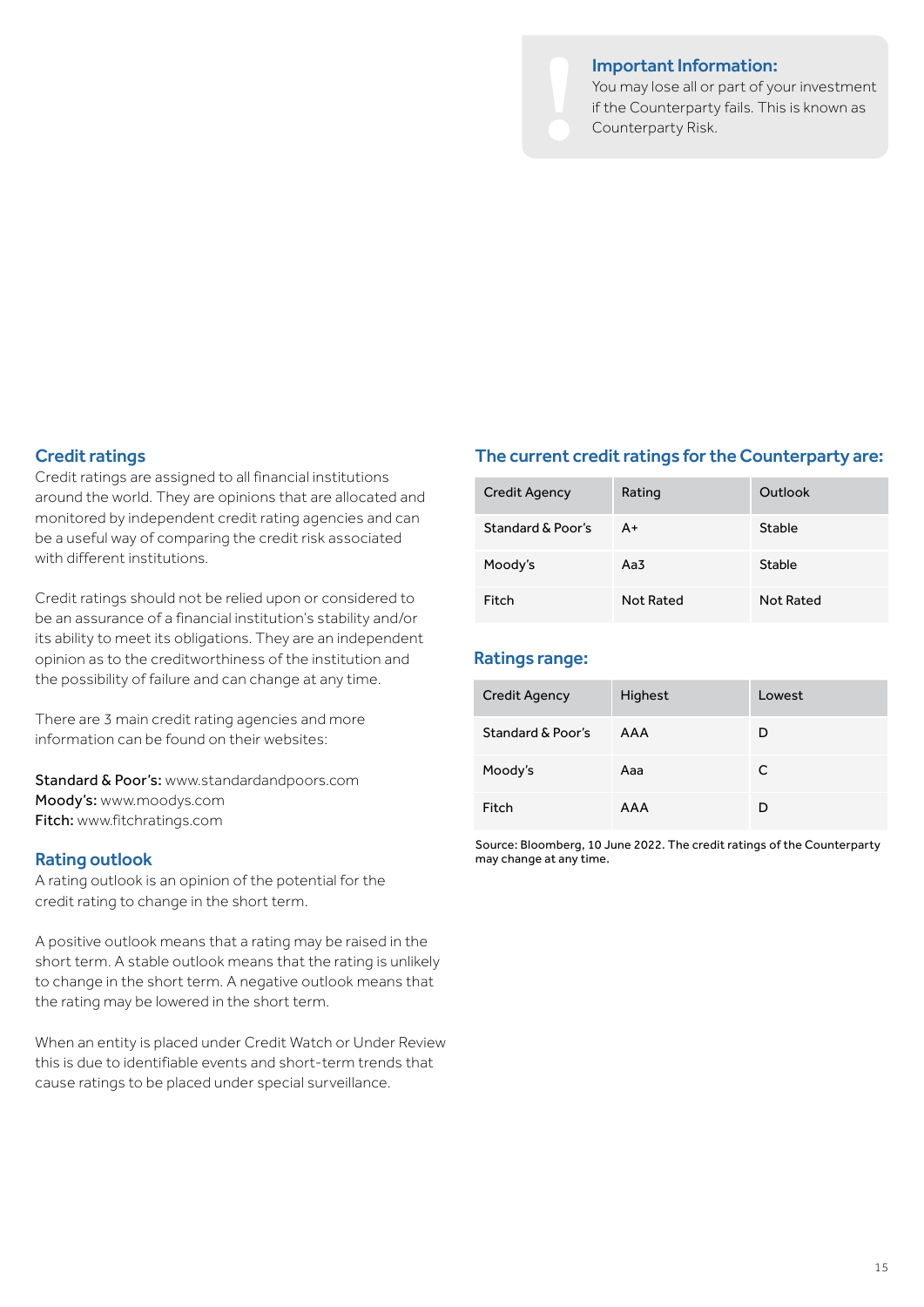#### Key Information:

Plan Charge: should not exceed 2%

Early encashment fee: £200

## Fees and charges

## The Plan Charge

Mariana will receive a fee from the Counterparty for arranging this Plan. This is the Plan Charge. The charge has been fully accounted for in the calculation of the Plan's returns and is not expected to exceed 2%. This fee is already included in the "What are the Costs" section of the Issuer's Key Information Document (KID).

From this fee Mariana will pay all the costs incurred in developing and marketing the Plan including the production of the Brochure and the fees for the ongoing custody and administration of your Plan.

The rate of the Plan Charge is set with the Counterparty prior to the launch of the Plan on the basis that a pre-defined amount is raised by Mariana.

The amount raised can be either less or more than the pre-defined amount. In such a case, the Counterparty provides a price for the increase or decrease in the pre-defined amount which is separate from the initial Plan Charge.

The price provided by the Counterparty (and therefore the rate of the Plan Charge) is subject to a number of factors including (but not limited to) the prevailing level of interest rates and the behaviour of the Underlying Asset(s) at the time of increasing/decreasing the pre-defined amount. If Mariana should raise more or less than the pre-defined amount, it is possible that the total Plan Charge could be less or more than Mariana expected and initially agreed with the Counterparty. This will not affect the terms of your Plan.

The custody and administration fees for the entire term of your Plan will be paid by Mariana to James Brearley & Sons within fourteen days of receipt by Mariana of the Plan Charge due from the Issuer.

### Other Fees

Should you decide to encash, withdraw or transfer your Plan at any time during its term, an administration fee of £200 will be charged. £100 of this fee is payable to Mariana and £100 is retained by James Brearley & Sons.

The fee retained by James Brearley & Sons covers the administrative and processing costs in relation to receiving client instructions, arranging the sale and settlement of your Plan, transferring the sale proceeds to you and informing you of the status of your instruction in writing.

The £100 payable to Mariana is to cover administrative and processing costs and the preparation, reconciliation and execution of trades.

This fee is not included in the "What are the Costs" section of the Issuer's Key Information Document (KID).

#### Adviser Fee

Mariana requires that Applications to invest in its products are submitted through a financial adviser and the amount of any Adviser Fee payable for their service is something you should discuss and agree with your adviser.

You may instruct payment of an agreed initial Adviser Fee from the money you send us with your Application. If you want to do this, you should include the amount and instruct James Brearley & Sons in your Application. James Brearley & Sons will pay the Adviser Fee, deducted from the money you have sent, to your adviser's firm.

The amount of any Adviser Fee must be set out in your Application. If you change your mind about investing after your Application has been accepted it is likely that your Adviser Fee has already been paid to your financial adviser and neither James Brearley & Sons nor Mariana will be able to return your Adviser Fee to you.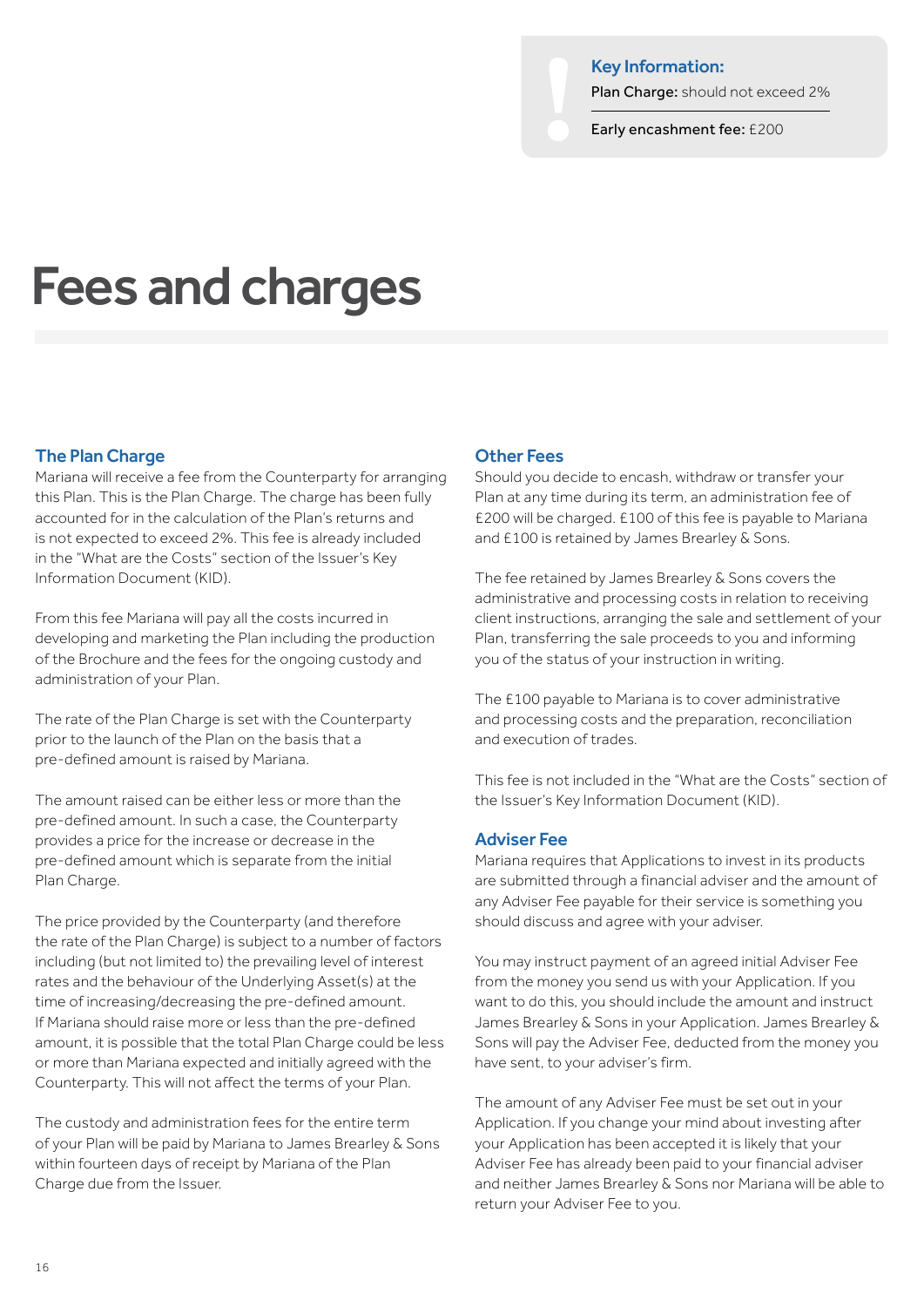## Risks

There are risks associated with investing in this Plan. Please ensure you read and understand this section fully. If you are unsure about any of the risks, please consult your financial adviser.

## Counterparty Risk

There is a risk that the Counterparty could go into administration, become bankrupt or collapse. This would mean that it could fail to make the payments due in relation to the product. In the event of this happening an investor could lose some or all of their investment as well as any payment to which they may otherwise have been entitled. The financial strength and credit ratings of the Counterparty may change at any time. Credit ratings are, therefore, not an absolute measure of a Counterparty's financial strength and may be more useful as an indication of their positioning relative to their peers.

In the case of insolvency of the Counterparty, compensation will not be paid by the Financial Services Compensation Scheme (FSCS) or Mariana. You will only be eligible to submit a claim to the FSCS if James Brearley & Sons fails to meet its liability to you prior to the purchasing of the investment or awaiting repayment following Maturity.

## Investment Risk

This Plan is a Capital at Risk product meaning you could lose some or all of your investment.

This investment should only be considered as part of an overall investment portfolio.

Past performance is not an indication of future performance and should not be used to assess the future returns or the risk associated with your investment.

This Plan is designed to offer a potential pre-defined return based on the performance of the Asset(s). It is not a direct investment and therefore does not replicate the potential returns that a direct investment might produce.

You will therefore not benefit from any dividends or additional growth in the Underlying Asset(s) that may exceed the Potential Return offered by this Plan. When the product matures you might not be able to reinvest the proceeds to achieve the same, or similar, level of potential investment return. Should the product be oversubscribed, your purchase might not be completed.

The Start Level of the Underlying Asset(s) applies on the Start Date of the product and not the date on which you apply to invest. The level may vary

significantly between these dates.

The value of your investment will initially be affected by any fees or costs that were built into it. Subsequently, factors such as, but not limited to, movements in interest rates, the performance of the Underlying Asset(s), and the creditworthiness of the Counterparty will all affect the price of a security. The value of your investment is likely to vary significantly throughout its life.

Early encashment of the Plan will take time to realise and if you decide to sell your investment during the term you will be subject to a fee and are likely to receive less than you originally invested. For details, please refer to "Can I cash in my Plan before it matures?" which can be found in the Questions section of this Brochure.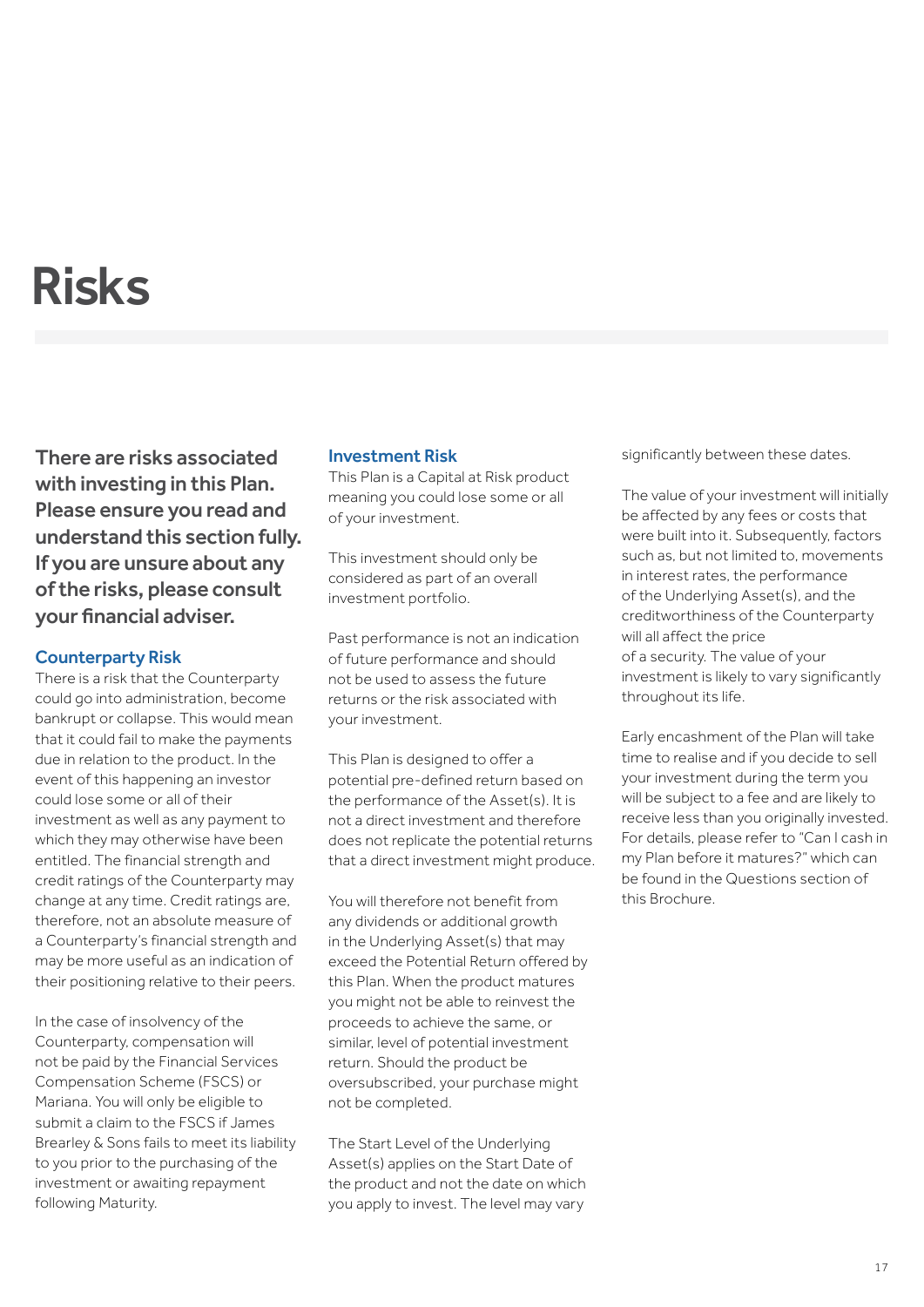## Market Disruption/ Adjustment Events

Market disruptions can result from, for example, terrorist threats, technology or system failures or from threats or a crash to the stock exchange. If a market disruption event or index adjustment event occurs in relation to the Underlying Asset(s), or a change in applicable law that makes the Counterparty's performance under the securities unlawful or impractical then the terms and conditions of the Plan may be amended (without your consent) or, in the case of index adjustment or change in applicable law the Plan could mature early. In the event of such unscheduled early repayment it is likely you'll receive an amount less than your initial investment.

Please refer to Clause 16 in the Terms and Conditions for further information.

## Liquidity Risk

You should have other savings that you can access to meet any emergency cash needs. In normal market conditions, it is expected that the Counterparty will provide pricing of the securities if you need access to your capital before the Maturity Date. However, there is no guarantee that you will be able to redeem any investment before the Maturity Date and the Counterparty may not be able to quote a price thereby delaying any early encashment request you may make.

The terms of the investment may permit the Counterparty to delay, reduce or withhold payments. These provisions are not intended to circumvent what is legally due but are intended to cover unforeseen events which affect the return from your investment such as, for example, a suspension or delay in receiving prices.

## Cancellation and Adviser Fees

If you exercise your right to cancel after the investment has been purchased you may not get back your full investment. Please refer to "Can I change my mind?" which can be found in the Questions section of the Brochure.

If you have instructed us to pay an Adviser Fee from your ISA transfer amount, the fee will be removed from the ISA structure and paid to your adviser. You will permanently lose the ISA entitlement relating the amount paid to your adviser.

## ISAs

If you invest via an ISA transfer you may have to pay an exit charge to your current provider and could lose some investment growth from your current ISA if the market rises while the transfer is in progress.

If an ISA investment is cancelled it may not be possible to invest in another ISA for that particular tax year.

James Brearley has a deadline for receipt of ISA transfer applications. This is to allow time for them to receive the proceeds from your existing ISA manager. If your current ISA provider does not send them the funds you have requested to be transferred before the Start Date they will not be able to purchase the investment on your behalf.

## **Taxation**

The value of any tax reliefs and your liability to tax depend on individual circumstances. Tax assumptions are based on Mariana's understanding of current legislation and known HMRC practice, which can change in the future. Please seek advice should you require further information.

If UK tax law changes, the tax efficiency of your ISA could be affected.

## Inflation

If the return provided by the Plan is lower than the rate of inflation the real value of your investment will have fallen as your money will buy you less than it would have done when you invested it.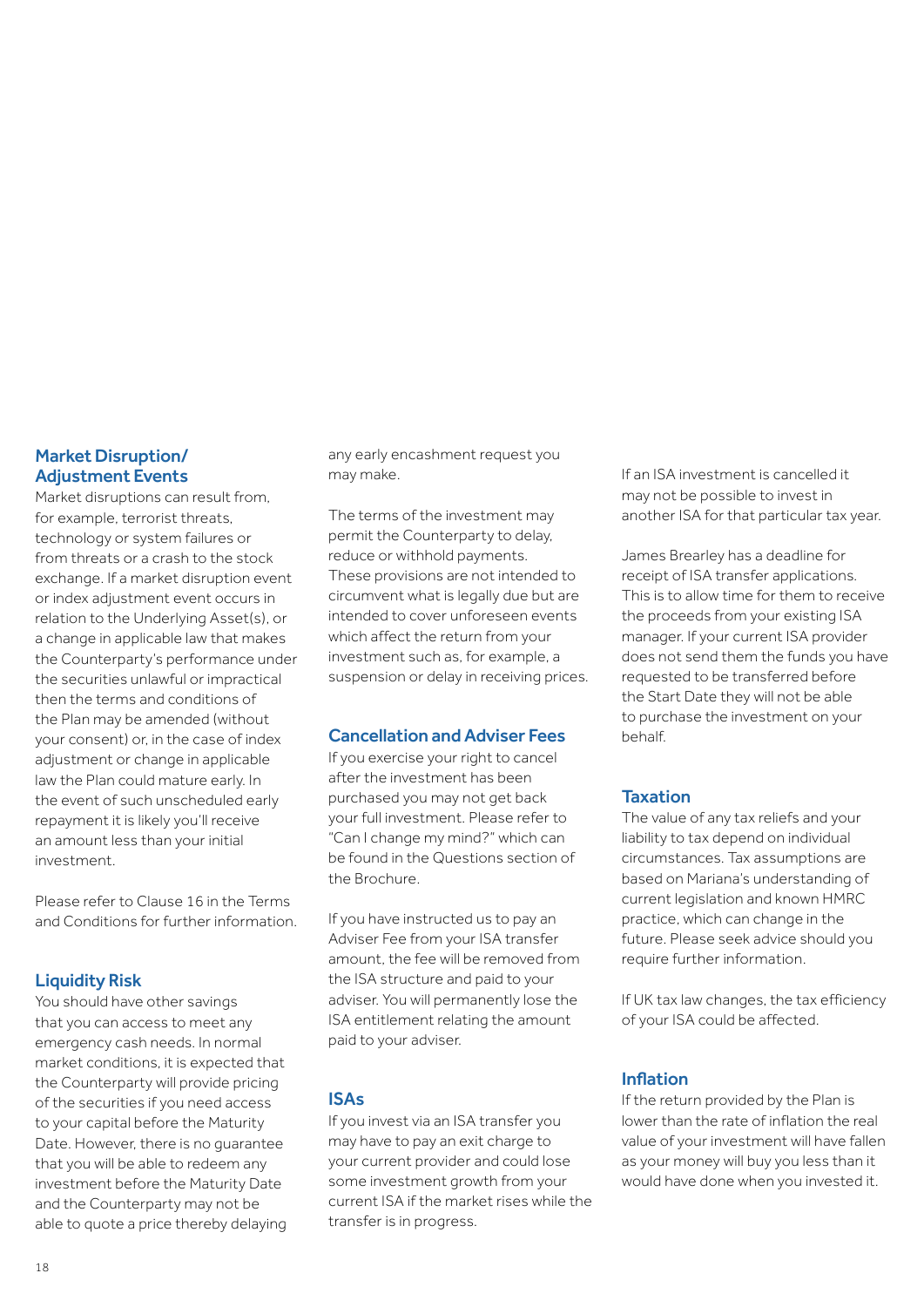## **Questions**

## What am I committing to?

You are committing to investing for the full term of the Plan as explained on the Key Information page of the Brochure. The Plan is designed to yield returns based on your initial investment amount being invested to maturity.

## Can I change my mind?

Following acceptance of your application you will be sent a Cancellation Notice via email. You will have 14 days to cancel your investment from the date you receive the Cancellation Notice. If you simply decide to change your mind and cancel your investment within the 14 day period and this is before the Start Date your Payment will simply be repaid to you. However, if the Administrator and Custodian receives your Cancellation Notice after the Start Date, the Plan units for your investment will have been purchased and your cancellation will be by way of the encashment of your Plan units and the Administrator and Custodian may request confirmation of your encashment instruction. In such circumstances, while no early encashment fee will be charged, the amount you receive will depend on the price offered by the issuer of the product and this is likely to lead to you receiving less than the amount you initially invested. Please refer to clauses 5 & 8 of the Terms and Conditions for more information.

## What information will I receive?

You will receive a confirmation note and details of the final terms of the Plan once your investment in the Plan is made. You will then receive an annual statement which will include a valuation of your Plan and a statement of your Cash Settlement Account or ISA Cash Account. The annual statement also incorporates a composite tax certificate. You will also be able to access details of your Plan online.

### What happens to my money?

Once your application has been accepted, the money you have invested in the Plan will be held in a Cash Settlement Account with James Brearley. It will remain in this account until James Brearley send the money to the Counterparty to purchase your investment. The investment will be held in safe custody by James Brearley for the term of the Plan. Please refer to Clause 3 of the Terms and Conditions for more information.

#### Should I take financial advice?

It is strongly recommended that you take financial advice from a regulated financial adviser before investing in the Plan. If you do take advice, your adviser will assess the suitability of the Plan in relation to your individual circumstances.

## What Adviser Fees should I pay?

This is a matter for you to discuss with your adviser. Any fee paid to an adviser in relation to the service he provides must be agreed by you. The Administrator and Custodian can facilitate the payment of the agreed fee on your behalf from the amount that you send. For example, if you apply to invest £10,000 and have agreed to pay 3% (or £300) to your adviser as a fee, the Administrator and Custodian will deduct the £300 from the £10,000 and send that amount to your adviser. The remaining £9,700 will be invested in the Plan . Please refer to clause 15 in the Terms and Conditions for more information.

#### Are there any additional charges?

Any fees that are levied by Mariana, the Counterparty and James Brearley are built into the Plan structure and all the costs associated with the design, construction, marketing and administration of the Plan have already been accounted for. In the case of this Plan the total fees levied for the design, marketing and administration are not expected to be more than 2%. There are no additional charges throughout the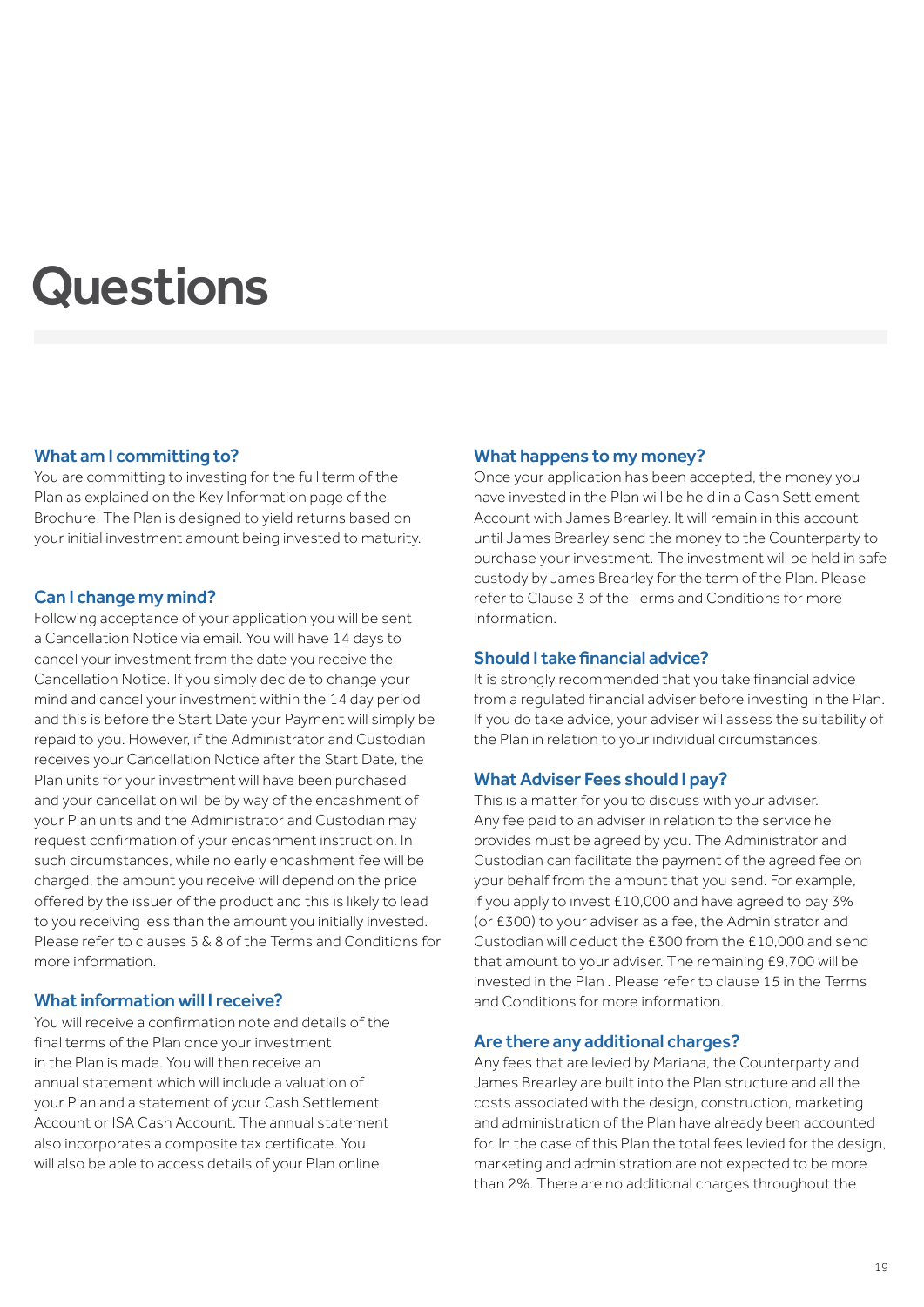term of the Plan as long as the Plan runs to maturity. Should you decide to encash the Plan early, an early encashment fee of £200 will be incurred. Please see "Can I cash in my Plan before it matures?".

## What happens to my investment if I die?

The Administrator and Custodian will adhere to the instructions given by the administrators of your estate. The investment may be encashed or set up in the name of the beneficiaries. If there is a need for a probate valuation, an administration fee of £50 will be payable. However, the setting up of a new account will incur no cost. An encashment instruction will be treated as an early encashment and as such will incur the fee of £200. If you hold the Plan as an ISA, it may remain within the ISA and benefit from its tax benefits for up to a maximum of 3 years from your date of death, or until the Administrator and Custodian receive instructions from your personal representatives. Please see 'Can I cash in my Plan before it matures?' Please refer to clause 12 in the Terms and Conditions for more information.

## Can I cash in my Plan before it matures?

Yes, you may encash some or all of your Plan before the Maturity Date but take into consideration the fact that potential returns are structured on the basis that the Plan runs until maturity. An early encashment may result in you receiving an amount that is less than you originally invested.

You may encash by providing the Administrator and Custodian with your written instruction to that effect. You will be charged a total administration fee of £200 of which £100 is payable to the Administrator and Custodian and £100 is payable to the Plan Manager. If you wish to encash the Plan early, please send a written instruction to the Administrator and Custodian. The proceeds will then be repaid to you as per your instructions or in the case of an ISA, retained in your ISA. Please refer to clause 8 of the Terms and Conditions for more information on early encashment.

## How much am I able to invest?

The minimum Investment amount allowable is £10,000. The full amount will be invested in the Plan unless you have instructed a payment to be made to your adviser as a fee from this amount. The amount invested will then be the full amount minus the adviser fee.

You can invest through an ISA for the 2022/23 tax year. The ISA allowance is £20,000.

## What should I do if I want to complain?

In the event that you wish to make a complaint, both the Plan Manager and Administrator and Custodian have comprehensive complaints procedures that adhere to the principles of treating customers fairly. A complaint may be made verbally, by telephone or in person, or via a written communication delivered in person, via post, e-mail or fax. Your complaint will be handled in line with each respective company's complaints procedures details of which are available on request. If you are not satisfied with the response you receive you can take your complaint to the Financial Ombudsman Service who independently assesses disputes. Please refer to clause 26 of the Terms and Conditions for more information.

## What happens if Mariana or James Brearley becomes insolvent?

Mariana is responsible for designing, promoting and distributing the Plan and monitors the performance of the Plan throughout its term.

James Brearley is the Administrator and Custodian of the Plan. Therefore when submitting an application to invest you will be agreeing to become a client of James Brearley.

The client relationship will be between you as the client and James Brearley. James Brearley will be responsible for providing all documentation and making payments to clients from the application stage to maturity.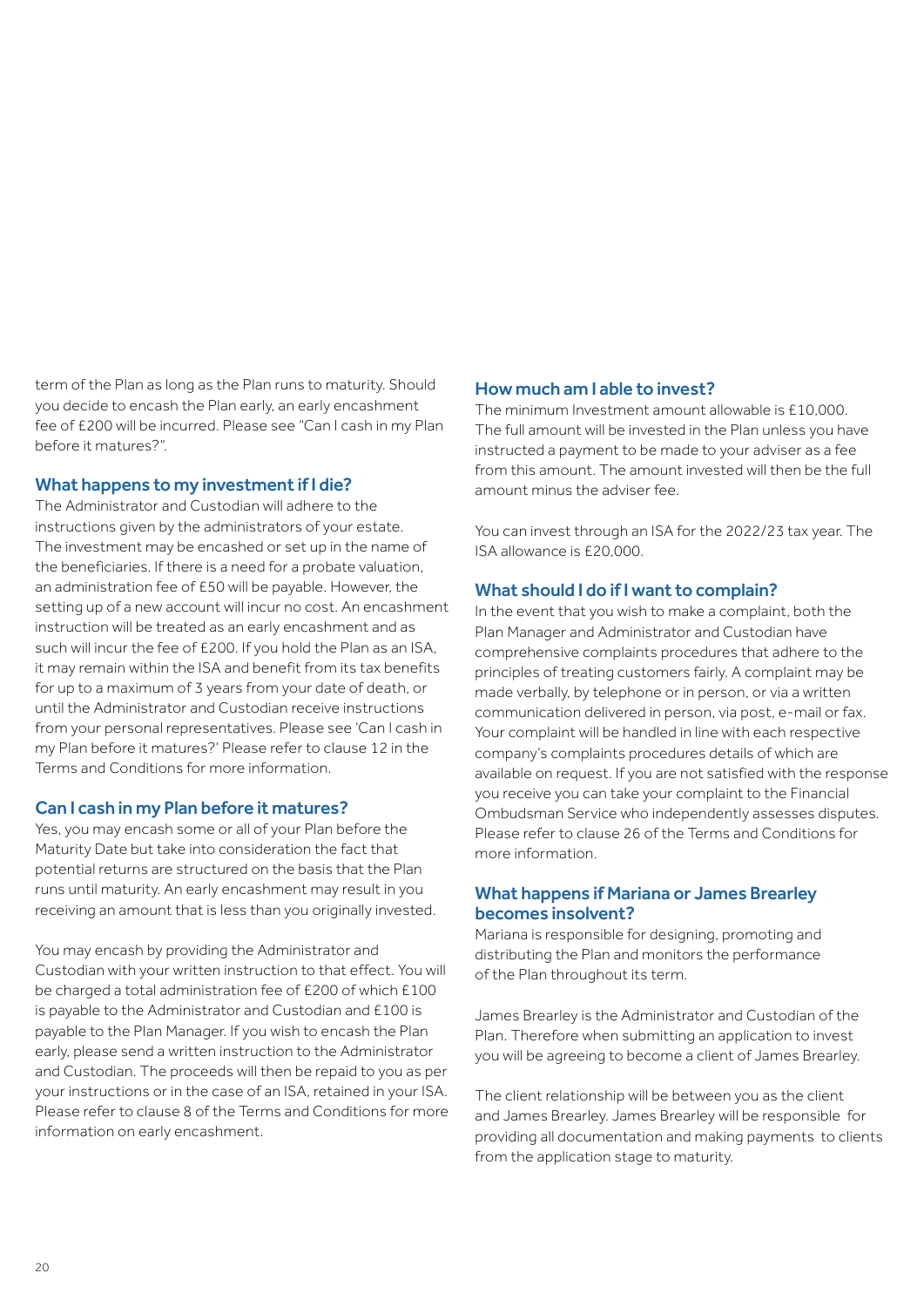Mariana is responsible for paying for the services of James Brearley for the on-going custody and administration of your investment, the cost of which is paid by Mariana to James Brearley when you buy your Plan. This payment covers the services required from James Brearley to satisfy the regulatory and client requirements that a custodian/ administrator must provide for the full term of the Plan.

As Mariana never holds any of your money or your investment after your money is invested, your Plan will not be affected should Mariana enter administration/liquidation.

James Brearley as the custodian has responsibility for administering your investment on your behalf for the term of the Plan.

Strict rules relating to the administration of client monies and assets dictate that there must be segregation between a client's holdings and that of the company acting as custodian. Therefore, should James Brearley encounter any financial difficulty, neither your money nor your investments should be affected.

Your payment will be held in cash prior to the purchase of your investment and following its maturity. During these periods your money will be held in a segregated client money bank account with one or more authorised and regulated Banks or Building Societies. In the unlikely event that James Brearley enter administration during either the period prior to purchase of the securities or after the maturity of the Plan, your money will be returned to you by the insolvency practitioner. Should James Brearley enter administration during the term of the Plan the insolvency practitioner would facilitate the transfer of your investment to an alternative administrator and custodian. In the event of any shortfall in the client monies or the nominee position in relation to your investment held by James Brearley, under current regulation up to £85,000 will be covered for each

investor by the Financial Services Compensation Scheme (FSCS). For more information, please refer to Clause 27 in the Terms and Conditions.

### What happens if the Plan is oversubscribed?

When a Plan is in the process of being constructed, an initial trade size is agreed between Mariana and the Counterparty. The amount of applications received and the amount raised is closely monitored and when approaching the initial trade size, Mariana discusses increasing the size of the trade with the Counterparty to accommodate any additional subscriptions.

On occasion, the two parties may be unable to agree viable terms to increase the trade size and as a result the initial trade size may represent the maximum amount that can be accepted into the Plan. In this instance, the Plan will be closed early and any applications received in excess of the total trade size initially agreed will not be accepted and the amount subscribed will be repaid to you.

### What if I have other questions?

If you have additional questions, please contact your financial adviser. Your adviser will then contact Mariana if the question(s) relate to the Plan itself. You can also contact James Brearley directly by telephone on 01253 831 165 or via email on Mariana.Applications@jbrearley.co.uk.

For more general information on James Brearley, you can visit their website at www.jbrearley.co.uk. If you wish to write to the Administrator and Custodian please address it to: Outsourced Administration Team, James Brearley & Sons, PO Box 34, Unit 2 Burton Road, Blackpool, Lancashire, FY4 4WX.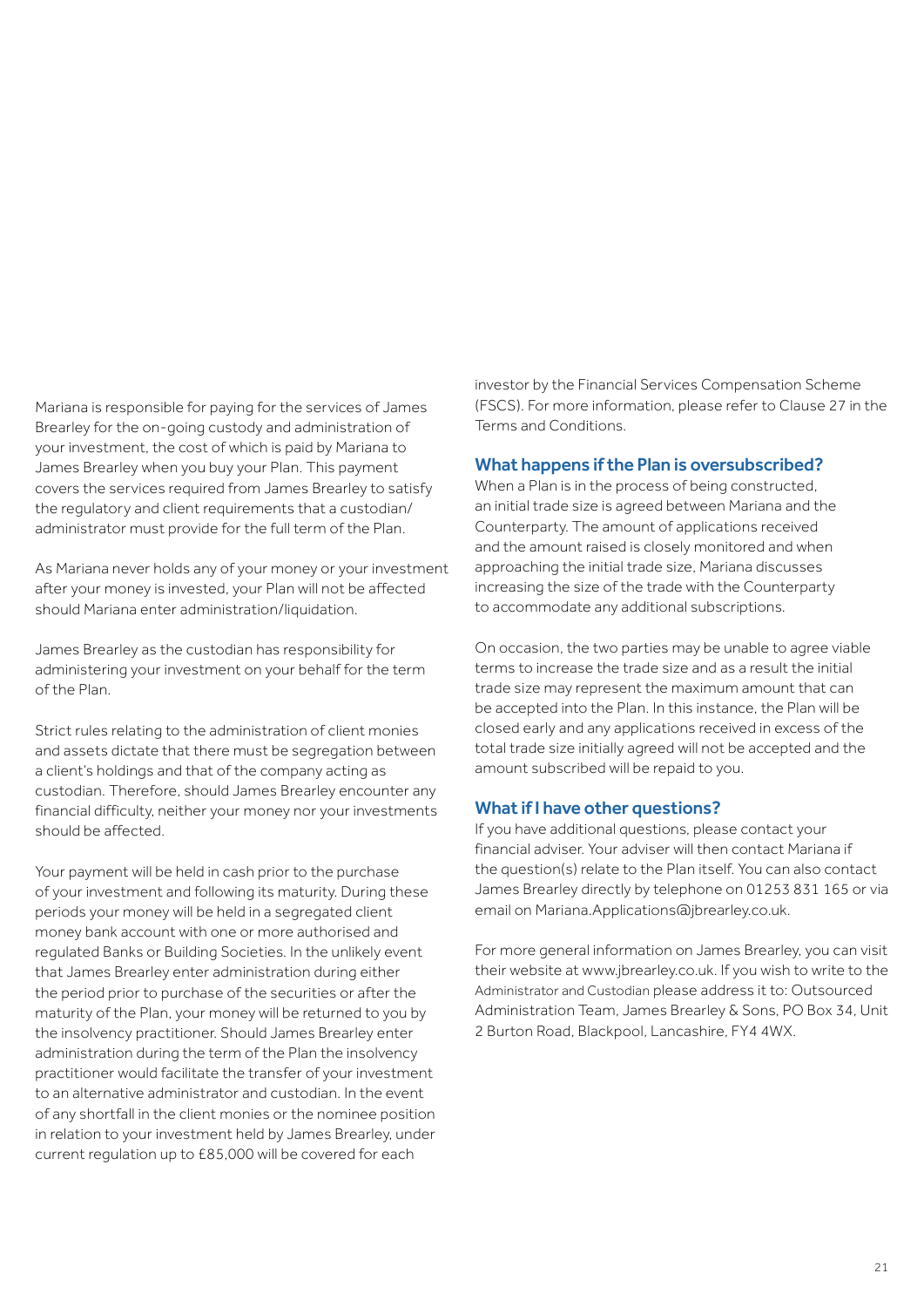## **Glossary**

The definitions below apply to both the content of the Brochure and the terms and conditions of our Administrator and Custodian.

We or us, James Brearley: James Brearley & Sons Limited, the Administrator and Custodian or the ISA Manager, a member of the London Stock Exchange, authorised and regulated by the Financial Conduct Authority (FCA).

You, the Client or the Investor: you, the individual(s), trustee or corporate body who has/have applied to open a Plan under these Terms and Conditions and will become a James Brearley & Sons Client. James Brearley & Sons, as Administrator and Custodian will act as your agent for the investment of your Initial Capital in the Plan described in this Brochure and you will be treated as a Retail Client in accordance with the FCA's Conduct of Business rules.

Administrator and Custodian: James Brearley & Sons, authorised and regulated by the Financial Conduct Authority, acting as Administrator and Custodian, including providing Nominee services.

Advised: in relation to an Application, where a personal recommendation has been given to you by an FCA or equivalent financial adviser.

Adviser Fee: the fee that you have agreed to pay to your adviser's firm for their services in relation to the Plan and that is set out in the Application.

Application: the properly completed application form for investment into your Plan (includes an application for an ISA transfer).

Average: calculated as the arithmetic mean.

Blue chip: denotes companies or their shares considered to be reputable and having financial strength. A blue chip stock typically has a large market capitalisation in the billions and is a leader in its sector.

Brochure: the Mariana marketing document of which these Terms and the Application form part.

Business Day: a day (other than Saturday or Sunday) on which commercial banks are open for business in London.

Cash Settlement Account: part of your account with the Plan Administrator where cash held for you is recorded and cash related transactions following the receipt of encashment proceeds, the receipt of the maturity payment and the receipt of distribution entitlements are processed.

Client Money Account: a deposit account, which is a client account as defined by CASS 7 (the FCA's Client Asset Sourcebook). It is an account at a third party bank that is in the Administrator and Custodian's name but includes in its title an appropriate description to indicate that it holds only clients' money in accordance with the Administrator and Custodian's regulatory responsibility and is used to hold the money of one or more of the Administrator and Custodian's clients.

Closing Price: the price of an Underlying Asset at the end of a business day.

Counterparty: the financial institution acting as guarantor over the issuing entity and whose financial strength the Plan relies on.

Dealing Deadline: 5.00pm on both the 7th and the 20th of each month or where this is not a Business Day then the previous Business Day. For any investment held in cash it means every Business Day.

Email Address: Mariana.Applications@jbrearley.co.uk, this being the James Brearley & Sons email address to be used to communicate with James Brearley & Sons about Mariana plans.

FCA: The Financial Conduct Authority who can be contacted at 12 Endeavour Square, London E20 1JN.

Finish Level: the Closing Price of the Underlying Asset(s) on the Maturity Date.

Group: any company in the same group of companies as the Administrator and Custodian or the Plan Manager. For the avoidance of doubt, the Administrator and Custodian and the Plan Manager do not form part of the same Group.

HMRC: Her Majesty's Revenue & Customs.

Income Trigger Level: the level required for the Plan to pay an income (expressed as a percentage of the Start Level).

Initial Capital: the amount you subscribe for investment in the Plan after payment of any Adviser Fee; your Plan Payment.

Investment(s): the investments (including cash) that we hold on your behalf, being the underlying qualifying investments issued pursuant to the relevant Brochure and purchased by the Administrator and Custodian to provide the Plan's returns. These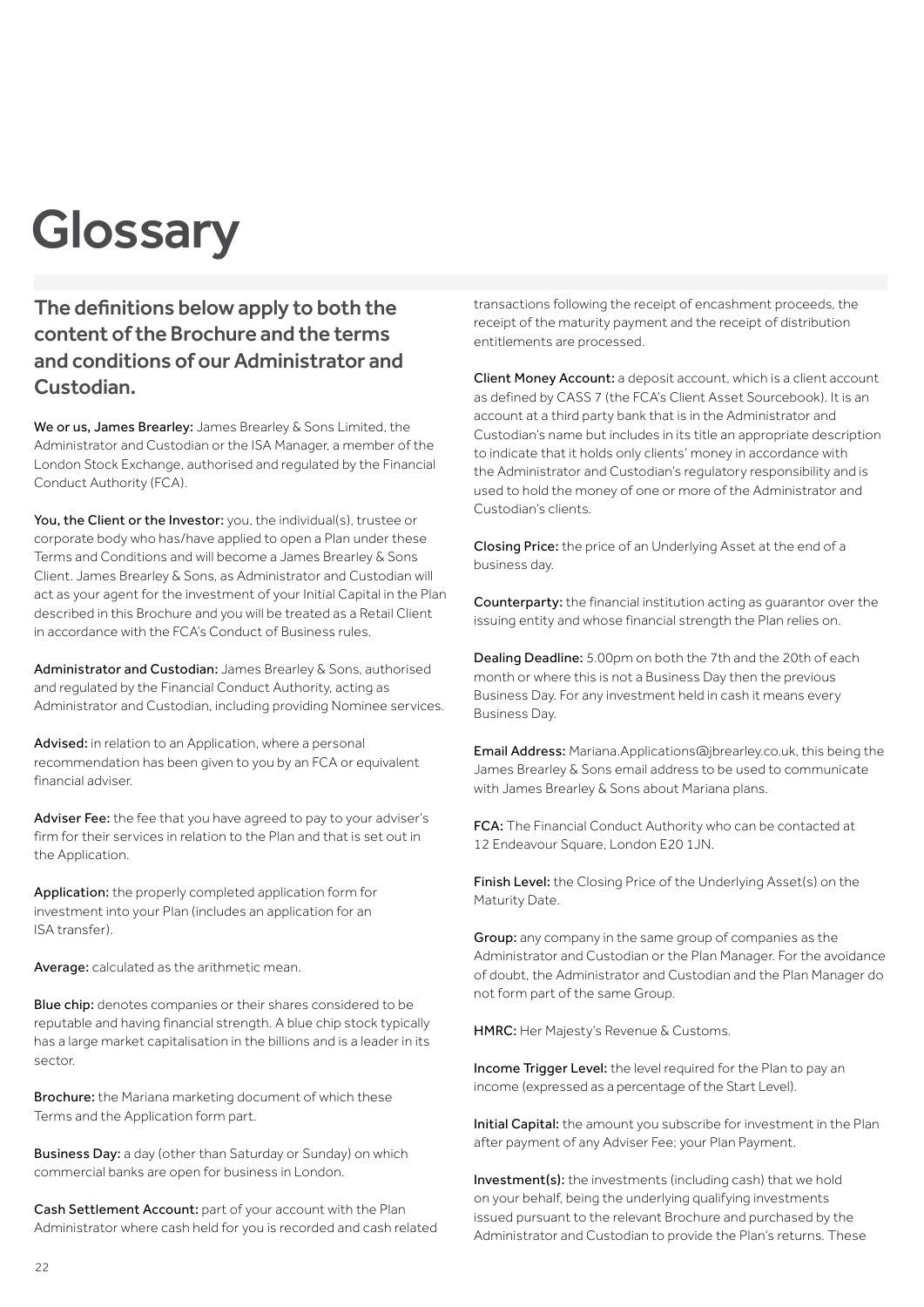can be inter alia, notes, securities, shares, warrants, certificates or deposits.

Issuer: the entity affiliated with the Counterparty through which the Investments are issued.

ISA: Individual Savings Account.

ISA Account: your Plan account that is an ISA, which includes any ISA transferred from an existing ISA, contracted under these Terms and Conditions.

ISA Regulations: the Individual Savings Account Regulations 1998 as amended.

ISA Manager: James Brearley & Sons, authorised and regulated by the Financial Conduct Authority, acting as Administrator and Custodian, including providing Nominee services.

Key Information Document (KID): the document prepared by the Issuer, to enable an investor to compare the key features, risk, rewards and cost of the securities underlying the Plan.

Kick Out Trigger Level: the level required for the Plan to mature early (expressed as a percentage of the Start Level).

Mariana: Mariana UFP LLP, authorised and regulated by the Financial Conduct Authority, the Plan Manager, together with its appointed representatives from time to time.

Mariana for Advisers: Is an online platform that allows advisers and their clients to invest into Mariana Structured Products online, using online signatures. The platform will also allow advisers and clients to monitor the performance of their investments, receive and review online correspondence and offers a simple functionality for reinvestment.

Market capitalisation: is the market value of a company's outstanding shares.

Maturity Date: the date on which a specific offering of the Plan is due to mature as detailed in the Brochure and also the date on which the Finish Level is recorded.

Maturity Payment Date: the date detailed in the Brochure by which the Counterparty will transfer the Maturity Payment to the Administrator and Custodian.

Maturity Payment: the payment due on the Investments at the Maturity Date under the terms of an Investment.

Non-Advised: in relation to an Application, where no personal recommendation has been given to you but an appropriateness test has been conducted by an FCA or equivalent financial adviser.

Observation Date(s): the dates on which the level of the Underlying Asset(s) are measured for the purpose if determining whether income will be paid or the plan will kick out or mature early.

Payment: any lump sum payment made by you to us in respect of the Plan including, in the case of an ISA Account, any ISA transfer value in accordance with the terms of the Application and also including any sum payable as an Adviser Fee.

Plan: the investment product described in this Brochure which consists of Investments and any cash that James Brearley & Sons administers for you and which is held in accordance with these Terms and Conditions.

Plan Opening Period: the period during which we may accept Applications (see clause 2) to make a subscription into a Plan.

Plan Payment: the part of your Payment to be invested in the Plan. That is, the Payment less any sums paid to us to pay an Adviser Fee. The maximum and minimum allowable Plan Payments are detailed in the Brochure.

Plan Manager: Mariana, in its capacity as Plan Manager of the Plan.

Private Placement: is an investment issued to a selected and restricted number of investors. A Private Placement is different from a Public Offer in which securities are made available for sale on the open market.

Public Offer: an investment that is made available on the open market.

Plan Charge: the charges taken into account in the terms of the Plan as detailed in clause 13.

Related Company: any company in the same group of companies as the Administrator and Custodian.

Start Date: the date on which your investment is used by the Administrator and Custodian to purchase the Investments on your behalf and your Plan starts.

Start Level: The level of the Underlying Asset(s) at the close of business on the Start Date.

Subscription Period: the period during which time the Plan is open for investment.

Telephone Number: 01253 831165, this being the James Brearley & Sons telephone number to be used for contacting James Brearley & Sons about Mariana Plans.

Terms and Conditions: the Administrator and Custodian Terms and Conditions are set out on the following pages. They form part of the Brochure.

Transfer Amount: the value of an ISA transferred either to us from another account manager into an ISA Account or from us to another ISA Manager.

UK-domiciled: with its primary residence in the UK for tax purposes.

Underlying Asset(s): the asset, asset class, investment or index on which the performance of the Plan depends.

Website: www.jbrearley.co.uk

Web Portal: a secure portal where clients can access valuations, statements of account and any other documents using a password that will be provided by James Brearley & Sons on receipt of an email address. If you provide a valid email address you will be supplied with a password which will enable you to access the Web Portal.

Written or in Writing: an instruction that you have signed or correspondence issued to you by the Administrator and Custodian or the Plan Manager.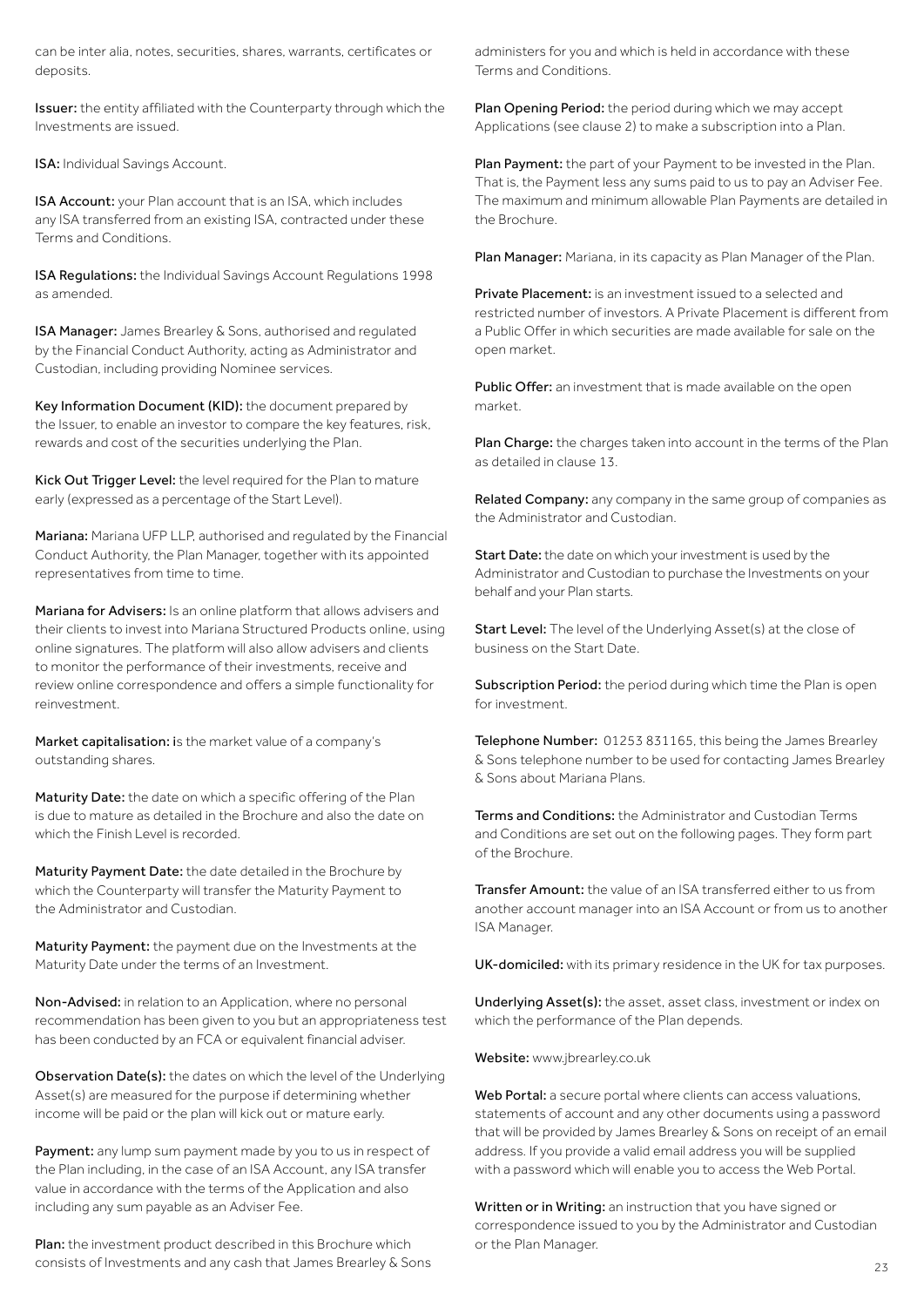## Administrator and Custodian Terms and Conditions

## 1. Introduction

(a) These Terms and Conditions apply to your Plan as administered by James Brearley & Sons. Your Plan will have the features and risks set out in this Brochure and the Application and you should read all these documents.

(b) Where the Plan is to be held within an ISA, James Brearley is approved by the HM Revenue and Customs (HMRC) as an ISA manager. In this capacity they will administer an ISA in accordance with the Individual Savings Account Regulations 1998 ("the Regulations"), or as subsequently amended. In the case of an inconsistency between these Terms & Conditions and the provisions of the Regulations, the provisions of the Regulations will prevail. Failure to meet the obligations under the Regulations may cause the ISA to be void or need to be remedied by repair. Any such liability arising from the ISA being void or repaired will be borne by you.

## 2. Acceptance

(a) The Administrator and Custodian will open a Plan for you once they have received an Application in a form acceptable to them and your Payment has cleared. All Applications are subject to anti-money laundering and other regulatory checks as appropriate and as determined by the Administrator and Custodian from time to time. You will be classified as a Retail Client in accordance with the FCA's Conduct of Business rules. An Application will not be acceptable if, in the Administrator and Custodian's reasonable opinion:

(i) you are not eligible to hold a Plan;

(ii) the Application is incomplete, needs clarification or the information provided is insufficient;

(iii) any Application and/or Payment is received by the Administrator and Custodian after the close of the Subscription Period. If any such late Payment is a Transfer Amount then the Payment will be held pending your instructions.

(b) A Payment received without an Application can be held for no longer than 5 business days and in such a case, if the relevant Application is not received within 5 business days of the Payment being received, an electronic payment will be returned to the account from which it was paid, while a cheque will be returned to the bank branch on which it was drawn.

(c) The Administrator and Custodian reserves the right to close the Subscription Period early. For example, if sufficient Plan Payments are not received, the Plan is oversubscribed or if the Counterparty requires it as a result of changes to market conditions or changes to laws or regulations. If the Subscription Period is closed early and your Application is not accepted, the Administrator and Custodian will return your Payment to you.

(d) Where you wish to invest your Initial Capital in the Plan by transferring an ISA account to the Administrator and

Custodian, please be aware that an ISA transfer can take up to 30 days or more to effect. During this period your funds will not be invested in the stockmarket. Neither the Plan Manager nor the Administrator and Custodian, accept any responsibility for any potential or actual loss that you may claim has occurred in such circumstances. If after the deduction of any Adviser Fee, your Plan Payment is less than the minimum allowable, your Application will not be accepted and the Administrator and Custodian will hold your Payment in a James Brearley & Sons ISA until further instructions are received from you. The minimum allowable Plan Payment is detailed in the Brochure.

(e) You confirm that you are not relying on any advice (written or oral) from the Administrator and Custodian or the Plan Manager.

#### 3. What we do with your Payment

(a) The Administrator and Custodian will record your Payment, including any Adviser Fee element, into a Cash Settlement Account within 1 Business Day from when it is received. Client money will be held by the Administrator and Custodian in one or more pooled deposit accounts called Client Money Accounts. A Client Money Account is a deposit account in which the funds of more than one client may be held. Client Money Accounts are held with an authorised and regulated Bank or Building Society. In the unlikely event of a default by either the Administrator and Custodian or the Bank or Building Society, if there is an unreconciled shortfall in the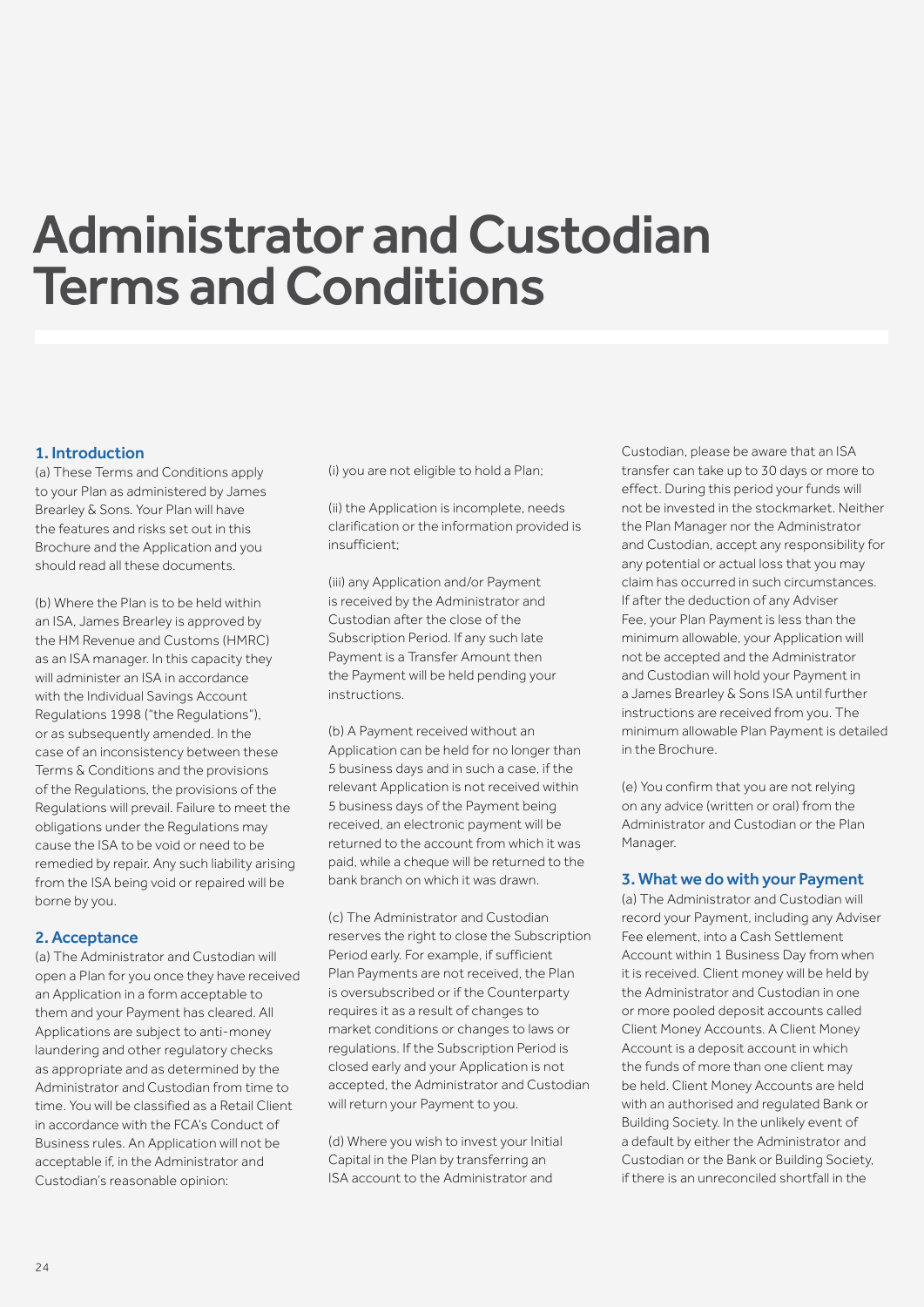funds held in the Client Money Account you may share in that shortfall in proportion to your original entitlement to money in the pool. You may be eligible for certain compensation under the Financial Services Compensation Scheme, as detailed in Clause 27-Compensation. The Plan Administrator is not responsible for the default of any third party financial instituion that it us to hold cash under these Terms and Conditions.

(b) Once your Application has been accepted, on the Plan's Start Date any amount sent by you to pay an Adviser Fee will be debited from your Cash Settlement Account and credited to your adviser's account with the Administrator and Custodian. Once the Administrator and Custodian has deducted the amount of the Adviser Fee they will pay the Adviser Fee to your adviser.

(c) Interest may be paid on the Initial Capital recorded in your Cash Settlement Account (not including any money that is to be deducted as an Adviser Fee). Details are set out below in clause 7.

(d) Under the terms of your Application, the Administrator and Custodian will use all of your Plan Payment as the Initial Capital investment in your Plan subject to your Plan Payment being greater than the Plan's minimum Initial Capital amount. If for any reason the Plan is not issued by the Counterparty, the Administrator and Custodian will return your Payment to you.

#### 4. Investing your Initial Capital

(a) When investing your Initial Capital on your behalf into your Plan the Administrator and Custodian will take all reasonable steps to achieve the best result for you taking into account all relevant factors such as the price, costs, speed, likelihood of execution and settlement, size, nature or any consideration relevant to the execution of the order. However, due to the nature of the product all transactions will usually be with the Counterparty.

(b) The Administrator and Custodian undertakes to process your Application in a timely fashion and to arrange for the investment of your Initial Capital into the Plan.

(c) Should you instruct the Administrator and Custodian to encash your Plan prior to its Maturity Date, this will be handled as an Off-exchange transaction by the Counterparty. In such circumstances, in which transactions in the Plan are not governed by the rules of any investment exchange (either a regulated market or multi-lateral trading facility), the Administrator and Custodian undertakes to provide your encashment instruction to the Counterparty as defined in clause 8. You acknowledge that the Administrator and Custodian is reliant on the Counterparty to determine any amounts payable to you by way of encashment proceeds. For the avoidance of doubt the Administrator and Custodian accepts no liability in respect of the Counterparty's failure to process your instruction to encash your Plan prior to the Maturity Date.

## 5. Your right to cancel – the cooling off period

(a) When the Administrator and Custodian has received your Payment and accepted your Application they will send you in writing by email an acknowledgement incorporating a Cancellation Notice.

(b) If you decide to cancel your Application, you must send the completed Cancellation Notice to the Administrator and Custodian at the address set out in clause 25, to be received by the Administrator and Custodian prior to the Start Date.

(c) If the Administrator and Custodian receives your Cancellation Notice on or before the Start Date, they will cancel your Application for the Plan and you will receive a full refund of your Payment by electronic transfer. No charge will be applied by the Administrator and Custodian for the processing of your Cancellation Notice in these circumstances.

(d) If the Administrator and Custodian receives your Cancellation Notice after the Start Date but within 14 days of its receipt by you, the Administrator and Custodian will encash your Plan as defined in Clause 9. The standard early encashment administration fee of £200 will not be applied in such circumstances.

(e) The return of monies to you following cancellation will be done once the Administrator and Custodian is certain of cleared funds having been received by them in respect of your Payment (banks and building societies may take up to seven business days to fully honour your Payment). Any monies due on cancellation will be returned to you by electronic transfer except where your Payment has come as a result of an ISA transfer, in such cases the monies will be retained in your ISA.

### 6. Ownership of Investments and how they are held

a) All Investments purchased by the Administrator and Custodian on your behalf, along with those of other investors who have a Plan, will be registered in the name of either their nominee, Walpole St Andrew Nominees Limited or any other nominee approved by them. However, you will beneficially own the Investment. Walpole St Andrew Nominees Limited is a non-trading wholly owned subsidiary of James Brearley & Sons Limited and is not itself authorised under the Financial Services and Markets Act 2000. The Administrator and Custodian accepts full responsibility for any loss that might arise as a result of any default by Walpole St Andrew Nominees Limited or any other nominee company controlled by them in whose name the Investment is held.

(b) The underlying Plan investment will be treated as a Client Asset and be registered in the Administrator and Custodian's nominee company name on a pooled basis. A Plan which the Administrator and Custodian holds for you on a pooled basis may attract different treatment during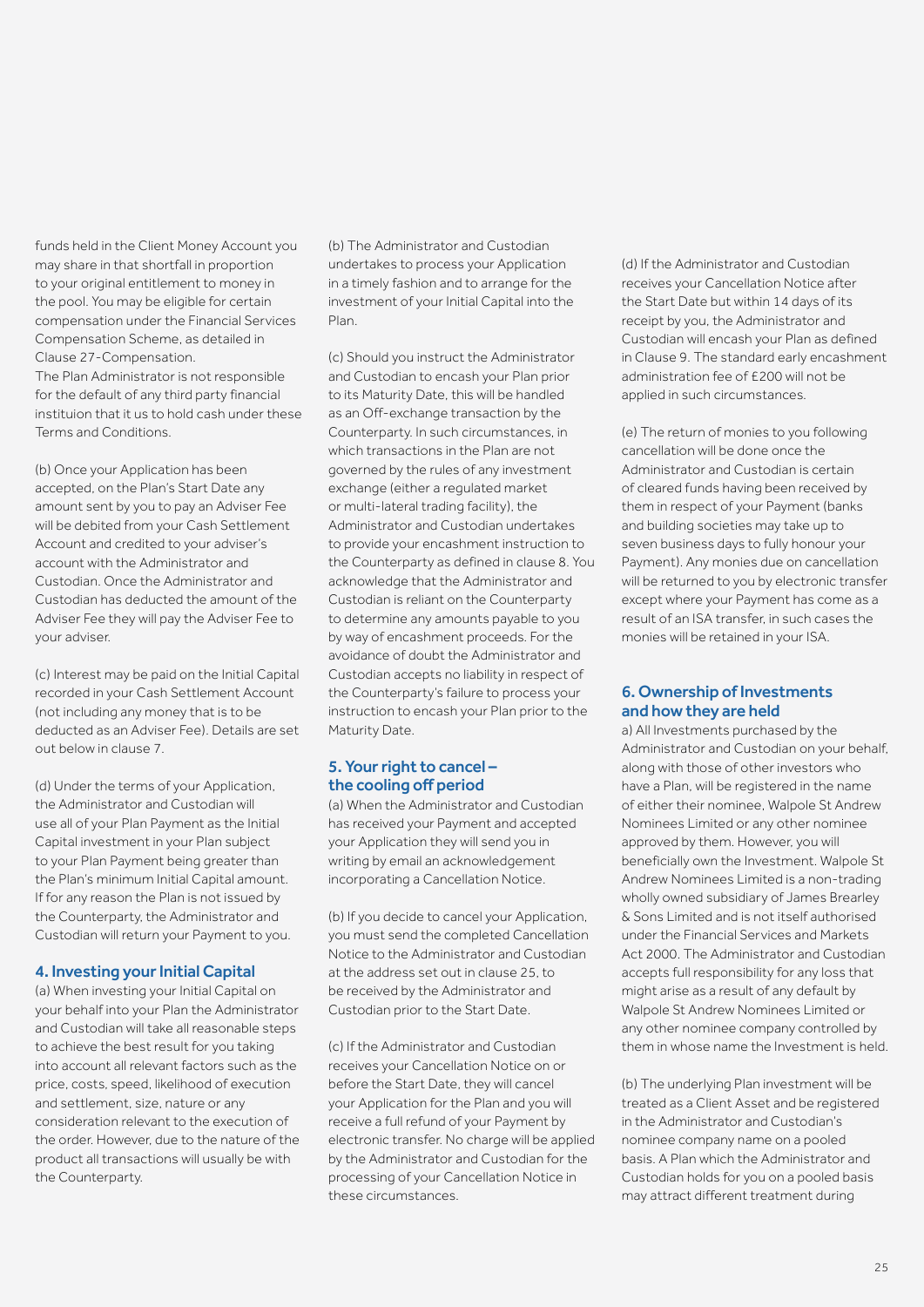corporate actions or other events from the treatment it would attract if it was held in a separately designated account. Your options may therefore be limited. In such cases, any rights or other benefits will be shared proportionately among all investors whose Plans are affected. In the unlikely event of any loss you may be eligible for protection under the Financial Services Compensation Scheme.

(c) When held in James Brearley's Euroclear Crest Account, your investments will be held in an 'omnibus client segregated' account, unless you request in writing a wish for them to be held in an 'individual client segregation' account. James Brearley reserve the right to apply an additional charge should you wish to hold your investments in an individual client segregated account (£1,000 per annum) to cover the additional administration this structure creates. James Brearley also reserve the right to reject your request. The main benefit of individual client segregation' is that your investments are held in a separate account at Crest designated to you which may lead to a prompter distribution of them, in the event of James Brearley falling into administration.

(d) You may not charge, pledge or otherwise use your Plan as security for any loan or other obligation.

(e) The Plan will be held on your behalf until the Maturity Date, unless it is encashed early in accordance with these Terms and Conditions.

## 7. Administering your Plan

(a) After the Start Date, either the Mariana for Advisers platform or the Administrator and Custodian will send you a confirmation note detailing the investment of your Initial Capital in your Plan. Subsequently the Administrator and Custodian will send you a quarterly valuation report of your Plan as at the end of March, June, September and December, which will include a valuation and a statement of your Cash Settlement

Account. You may elect for a Plan valuation report on a more regular basis, however the Administrator and Custodian may apply a charge for the production of such reports (£25 each). Each May the either the Mariana for Advisers platform or Plan Administrator and Custodian will provide you with a Tax Report. The report may include amongst other things a consolidated tax certificate and capital gains report. There are no shareholders' or Investment-holders mailing or voting rights applicable to your Plan. Valuations are available online via either the Mariana for Advisers platform or the Administrator and Custodian's Web Portal.

(b) All information will be provided in electronic format via email and/or via the Mariana for Advisers platform or the Administrator and Custodian's Web Portal. The Web Portal is a secure online platform through which you can obtain a valuation or statement of account. You will be provided with secure access to the Web Portal and you are required to provide an email address when you complete your Application for the Plan.

(c) Where the Administrator and Custodian holds investments on your behalf, any dividends, interest or other income received in respect of those investments will, unless agreed otherwise, be held in your Cash Settlement Account or ISA Cash Account pending your instructions.

(d) Currently no interest will be paid on cash held in a Cash Settlement Account or ISA Cash Account.

 (f) On the Maturity Payment Date, the Counterparty is required to pay the Maturity Payment on the Plan. Shortly after the Maturity Date, either the Mariana for Advisers platform or the Administrator and Custodian will write to you outlining the options available to you. The Administrator and Custodian will hold your Maturity Payment in your Cash Settlement Account or ISA Cash Account pending receipt of

your written instructions.

(g) Records relating to your Plan will be retained by the Administrator and Custodian for a length of time in line with regulatory and statutory requirements following the termination of any relationship between you and the Administrator and Custodian.

## 8. Withdrawal, termination or early encashment

(a) The Plan is structured to be held until the Maturity Date. You may, however, subject to the consent of the Counterparty encash some or all of your Plan before the Maturity Date by providing the Administrator and Custodian with your written instruction to that effect. You must be aware that if we receive an encashment request after the Start Date the amount you will receive on encashment may be considerably less than your Initial Capital. You will also be charged an administration fee as set out below.

(b) For early encashment of your Plan (either in full or in part) before the Maturity Date you will be charged a total administration fee of £200 of which £100 is payable to the Administrator and Custodian and £100 is payable to the Plan Manager. This administration fee will be included in the confirmation notice which will be issued within 1 business day of your encashment instruction being executed by the Counterparty.

(c) If the Administrator and Custodian receives your instruction to encash your Plan after the Start Date they will pass your encashment instruction to the Counterparty within 1 business day. The Counterparty will then execute this instruction within 1 business day.

(d) The Administrator and Custodian will pay you the proceeds of the encashment of your Plan when they are received from the Counterparty or in accordance with the Settlement Date stated on the confirmation notice, whichever is the later date. The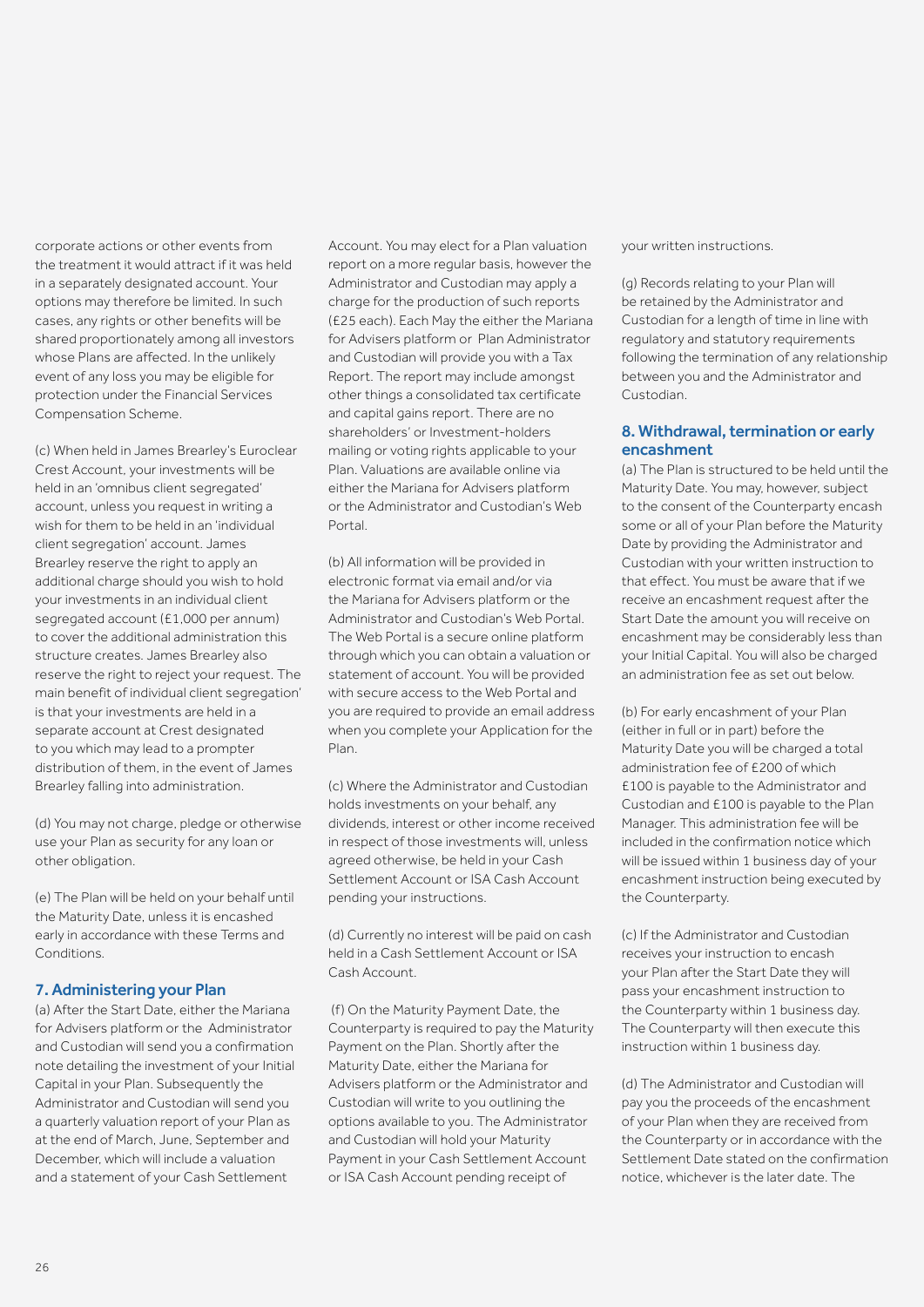Settlement Date will be 10 Business Days from the date the Counterparty executes your encashment instruction. Encashment proceeds will be transferred into the bank or building society account you nominated within your Application or to the account that you have subsequently informed the Administrator and Custodian of in writing and that they have verified in line with their procedures. The Administrator and Custodian will only transfer monies from your Cash Settlement Account to a bank account in your name.

(e) Where the Administrator and Custodian has good reason to question the validity of an encashment instruction they will not process that encashment instruction until they have resolved all connected matters to their satisfaction.

(f) If you instruct the Administrator and Custodian to transfer money from your Cash Settlement Account to a non-sterling bank account you have nominated, the transfer will be made in sterling and the Administrator and Custodian will not pay any costs for currency conversion.

Transferring monies to anyone other than you will only be made on death (see clause 12) or when transferring to another ISA manager (see clause 10).

(g) Money transfers will not be made to individuals holding powers of attorney unless they operate a Cash Settlement Account as part of an account they already hold with the Administrator and Custodian.

(h) The Administrator and Custodian reserves the right to deduct any outstanding fees, charges or expenses from the amount due to you.

(i) If your Plan is held within an ISA there are certain circumstances where the Administrator and Custodian may no longer be able or willing to act as the Administrator and Custodian. Examples of these

#### circumstances are:

(i) HMRC removes its approval for the Administrator and Custodian to act as an ISA Manager;

(ii) the Administrator and Custodian is no longer qualified to act as an ISA Manager due to a change in applicable law or regulation; or

(iii) the Administrator and Custodian voluntarily ceases to be an ISA Manager. If your Plan is held within an ISA and in the event that the Administrator and Custodian no longer acts as Administrator and Custodian, they will write to you giving you at least 30 calendar days' notice before any change is made, to let you know how it will affect the way your Plan is administered.

( j) If your Plan is held within an ISA it may become subject to the effect of changes to HMRC rules or other changes to legislation such that your Plan no longer qualifies as a Qualifying Investment capable of being held within an ISA. If such a circumstance arises the Administrator and Custodian will inform you of this and the options available to you.

(k) In the case of an ISA, you may terminate this arrangement by giving James Brearley notice in writing, requesting that they either transfer all investments to you or to sell the investments and remit the resulting proceeds to you. Termination of the ISA will be effective when written notice is received by James Brearley and all benefits and relief from tax will cease immediately..

#### 9. Taxation

(a) If your Plan is held in an ISA you will not, under current tax rules, have to pay UK income tax or UK capital gains tax on any income or capital growth you receive from your Initial Capital investment in the Plan but any losses on your investment in the Plan will be ignored for the purposes of UK capital gains tax.

(b) These taxation statements are based on current tax legislation, regulation and practice. Such tax legislation, regulation and practice may be subject to change in the future and nothing in this Brochure constitutes tax advice.

(c) Where you receive interest gross, you will be responsible for accounting to HMRC for any tax due.

(d) You confirm that you have taken tax advice as appropriate to your circumstances in respect of the Plan and that you are not relying on any communication/advice (written or oral) from the Administrator and Custodian or the Plan Manager in this respect.

#### 10. Transferring your ISA to a new ISA Manager

(a) Subject to the ISA Regulations, you have the right at any time to transfer your ISA to another ISA manager. For the Administrator and Custodian to arrange a transfer for you, you must submit a written instruction to the Administrator and Custodian with an appropriate letter of authority from your new ISA manager.

(b) If you wish to transfer your ISA to a new ISA Manager you should be aware that your Plan will be encashed in accordance with the procedures set out in clause 8. The Administrator and Custodian can only effect a transfer of your ISA in cash following the encashment of your Plan and it could take up to 30 calendar days or more to complete this.

(c) You will be charged an administration fee of £200 for the encashment of your Plan and arranging the transfer (as set out in clause 8). Of this £200 administration fee, £100 is payable to the Administrator and Custodian and £100 is payable to the Plan Manager.

#### 11. Investment by Pension Scheme **Trustees**

Where a pension scheme trustee ("First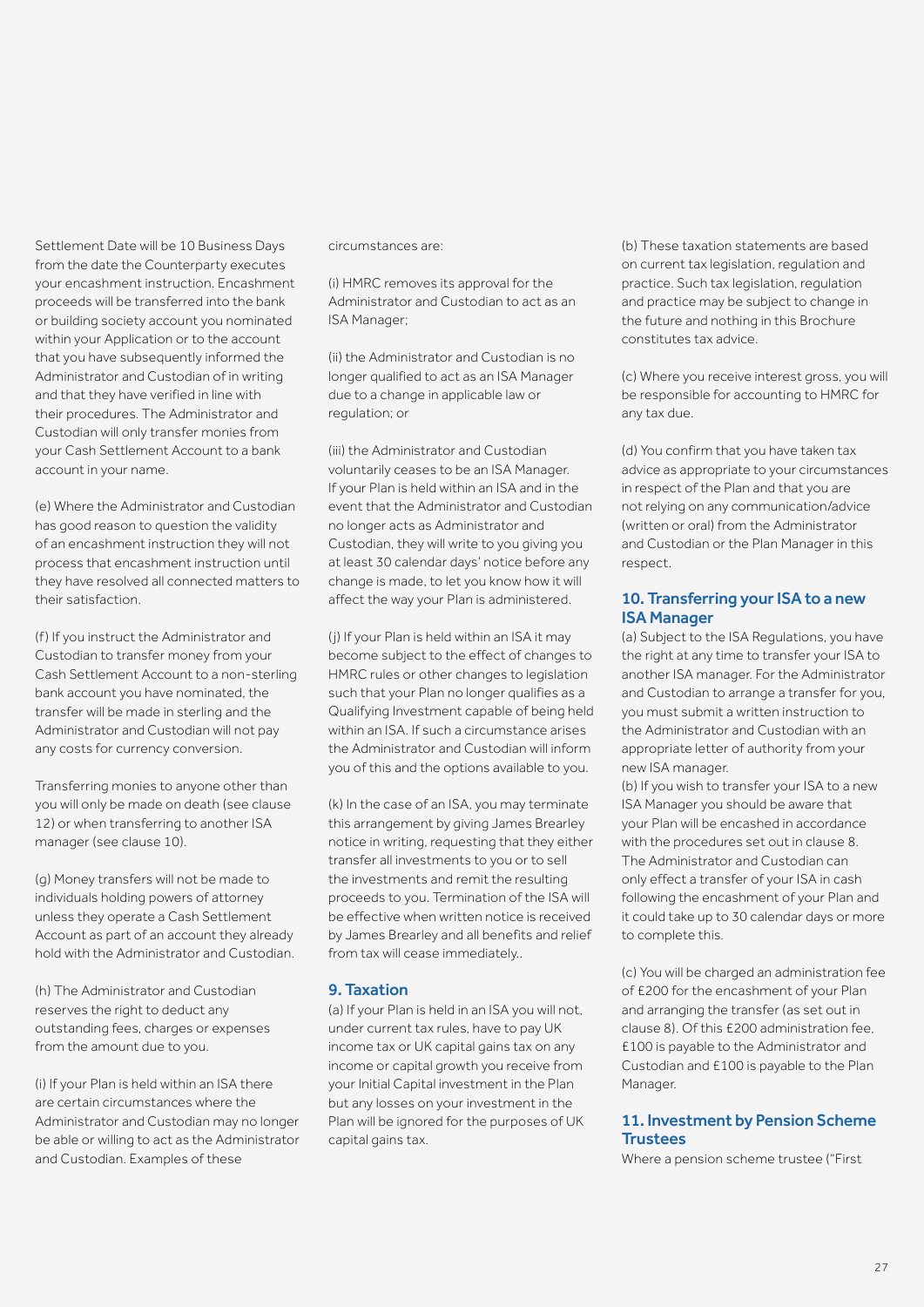Trustee") invests Initial Capital into a Plan and the scheme member to which the Plan relates subsequently transfers to another pension scheme trustee ("Second Trustee"), the Administrator and Custodian will seek to allow the reregistration of the Plan from the First Trustee to the Second Trustee by means of a simple re-registration agreement. This agreement will allow the First Trustee to relinquish all interest in the Plan and for the Administrator and Custodian to allow the Plan to be re-registered in the name of the Second Trustee who will become the Investor in the Plan on exactly the same terms as the First Trustee. The terms of the original Plan or these Terms and Conditions cannot be changed in any way on transfer between the pension scheme trustees.

## 12. Death

(a) In the case where the Initial Capital invested in a Plan is for more than one person (for example, a joint account, trustees) then unless agreed to the contrary in writing, the Administrator and Custodian shall treat all Plan Investors within a single account as Joint Tenants. This means that in the event of death, the Plan will pass to the surviving Investors within that single account. The Administrator and Custodian will continue to act in accordance with the previous Application unless they are given new instructions by the surviving Investors.

(b) Where the Plan is held in an ISA, the ISA will be treated on death in accordance with the ISA Regulations but the Plan will remain invested in the Plan Investments. There may be a tax liability if the value of the Plan increases after ISA tax benefits cease to apply or the ISA wrapper is removed.

(c) If the Plan is held in your sole name and the Administrator and Custodian receives proof of your death, their service to you will cease. However they will continue to administer your Plan and cash. The Administrator and Custodian will then follow the instructions of your personal

representatives (for example, the executors of your will). For administrative purposes, the Administrator and Custodian will establish a new account in the name of your personal representatives which will also be governed by these Terms and Conditions.

(d) Should your executors elect to encash the Plan, the amount they receive will be subject to the early encashment charge applied by the Counterparty (see clause 8(a)). They will also be subject to a total administration fee of £200. Of this fee, £100 is payable to the Administrator and Custodian and £100 is payable to the Plan Manager. No fee is charged if the Plan is assigned to a beneficiary and remains in force until the Maturity Date.

(e) If your executors require a valuation of your Plan for probate purposes, a fee of £50+ VAT is payable to the Administrator and Custodian.

(f) The total value of your Plan forms part of your estate for inheritance tax purposes.

(g) If your executors require a Plan to be assigned to a beneficiary the Administrator and Custodian will require verification of the identity of the new Plan holder in line with clause 24.

#### 13. Plan Charge

A Plan Charge has already been taken into account in the terms of your Plan. This Plan Charge is used to meet the Plan Manager's design and distribution costs and the Administrator and Custodian's administration costs and is disclosed in the Brochure.

#### 14. Other Fees and Charges

(a) During the course of administering your Plan the Administrator and Custodian may utilise the services of third parties. Should those third parties charge fees for their work that fee will be passed on to you.

(b) The Administrator and Custodian reserves the right to introduce an additional charge in the future to cover any additional expenses incurred by them for a valid reason, for example:

(i) to take account of significant regulatory change or material events outside their control such as but not limited to the collapse, bankruptcy or liquidation of a Counterparty; or

(ii) to allow them to administer your Plan more effectively. No such additional charge will be introduced by the Administrator and Custodian without giving you 90 calendar days' written notice. If you are not in agreement with such a charge, you may be able to encash your Plan in accordance with clause 8.

(c) As a result of the implementation of the Retail Distribution Review commission or fees are only payable to your financial adviser on the basis of an agreement reached between you and your financial adviser. No fees or commissions can be paid to your financial adviser unless you have agreed the amount to be paid in writing. See clause 15.

(d) If you fail to pay the Administrator and Custodian what you owe to them they may retain any money, investment or other asset due to you and on providing you with notification, they may encash part or all of your Plan to offset your debt. In such circumstances the Administrator and Custodian will not be liable to you for any loss (or loss of opportunity) you may suffer as a result of their action to encash your Plan.

(e) Where you owe the Administrator and Custodian money they will apply, and you will pay, interest at 4% over the base rate of the Bank of England in place at the time.

#### 15. Adviser Fee

(a) You may instruct the Administrator and Custodian to pay an Adviser Fee from the Payment you send them as part of your Application. The amount of the Adviser Fee must be included in your Application. Any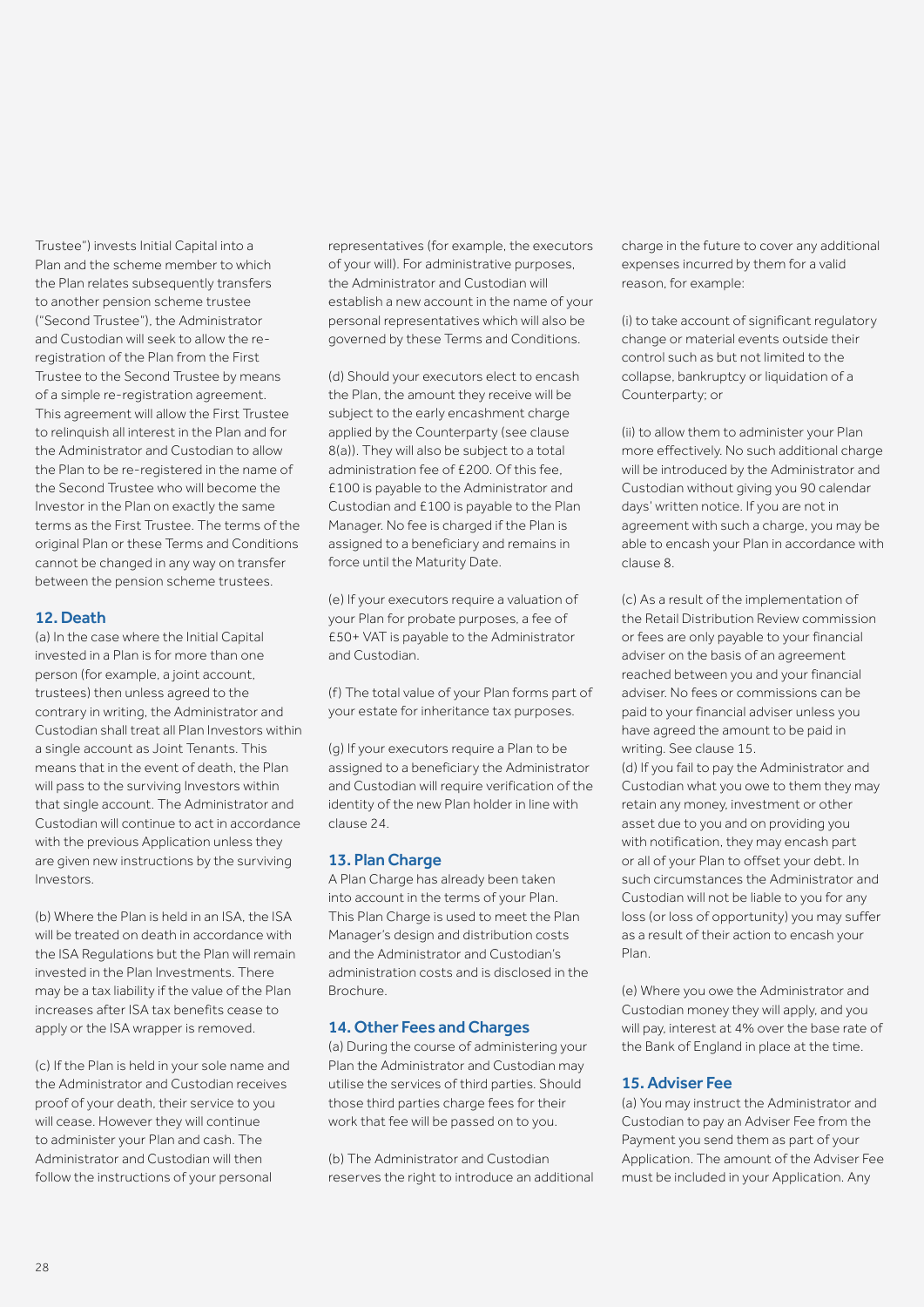Adviser Fee you instruct the Administrator and Custodian to pay will not be treated as part of your current tax year's ISA Allowance.

(b) Any Adviser Fee will be deducted from your Payment on the Plan's Start Date.

(c) You should inform either the Mariana for Advisers platform or the Administrator and Custodian of any change of financial adviser to enable them to keep their records up to date.

## 16. Extraordinary Circumstances, Adjustments and Disruption

(a) The Administrator and Custodian and the Plan Manager will perform their obligations set out in these Terms and Conditions unless events outside their reasonable control prevent or restrict them from doing so, some examples of which are set out below. If such an event occurs one consequence may be that monies due to you are reduced or delayed. If such an event occurs, the Administrator and Custodian will use due care when considering how to respond and their response will be fair and proportionate. Neither the Administrator and Custodian nor the Plan Manager will accept any liability for any failure or delay in the performance of their obligations as described in the Brochure or these Terms and Conditions caused by such an event but the Administrator and Custodian and the Plan Manager will use all reasonable efforts to minimise any adverse impact on you and your Plan as far as they reasonably can and if you are being disadvantaged the Administrator and Custodian will tell you as soon as possible. How quickly the Administrator and Custodian is able to notify you will depend on the severity of the event.

Examples are:

• Strikes, lockouts or other industrial action;

• Civil commotion, riot, invasion, terrorist attack or threat of terrorist attack, war or the threat or preparation for war;

- Fire, explosion, storm, flood, earthquake, subsidence, epidemic or other natural disaster;
- Restrictions imposed by legislation, regulation or other governmental initiatives that are not a result of misconduct;
- Recession or significant economic collapse of a market or country;
- Failure of transport networks or other external utilities (for example telecommunications networks, water or power) leading to unavoidable disruption;
- The suspension, limitation or material disruption of trading of any Underlying;
- The exchanges on which any Underlying is traded failing to open for trading or closing early; or
- The level of any Underlying is not calculated or published.

(b) Adjustment events can arise for different reasons and may affect a stock market, an index or an individual company. The terms of the Plan contain provisions which may result in adjustments to the calculation of your entitlement and/ or the timing of such calculation as a result of extraordinary circumstances, disruption or certain adjustment events.

In the case of a Plan with stock(s) of individual companies as Underlying(s). Should any of the companies underlying the Plan experience an event of the nature of the examples below which has or may have a diluting or concentrating effect on the value of its shares, the Counterparty or one of its affiliates may at its sole and absolute discretion and in good faith, determine whether any adjustment to the terms and conditions of the Plan is required. Any adjustment could include the amendment of the Start Level, removal or

substitution of the affected company, or even bring forward the Maturity Date of the Investment. Examples which may constitute an adjustment event include but are not limited to insolvency, suspension, delisting, a rights issue, a merger with or takeover by another company and nationalisation. As soon as practical, either the Mariana for Advisers platform or the Administrator and Custodian will advise you of any adjustment to be made to the terms and conditions of the Plan.

(c) Any allocation of monies due to you in connection with your Plan is dependent on the Administrator and Custodian receiving monies from the Counterparty in accordance with the terms of the Plan. Depending on the event, you may have to wait longer for the Maturity Payment than the Maturity Payment Date. In the case that the Maturity Date of the Plan is brought forward due to extraordinary circumstances the amount you receive back may be subject to an early encashment charge applied by the Counterparty which will be calculated in a commercially reasonable manner which will depend on a number of prevailing factors and may include any costs reasonably incurred for breaking the funding arrangements entered into in relation to the Plan.

## 17. Counterparty and other risks

(a) During the term of the Plan you are exposed to the credit risk of the Counterparty and the risk that the Counterparty fails to pay back the Initial Capital, including any return, which is defined under the terms of the Plan. If, for whatever reason, the Counterparty does not meet the terms of the Plan, this will affect what you will get back from the Plan and you could lose some or all of your original investment and some or all of the expected return. Neither the Administrator and Custodian nor the Plan Manager is responsible if the Counterparty does not comply with the terms of the Plan.

(b) If the Counterparty is unable to comply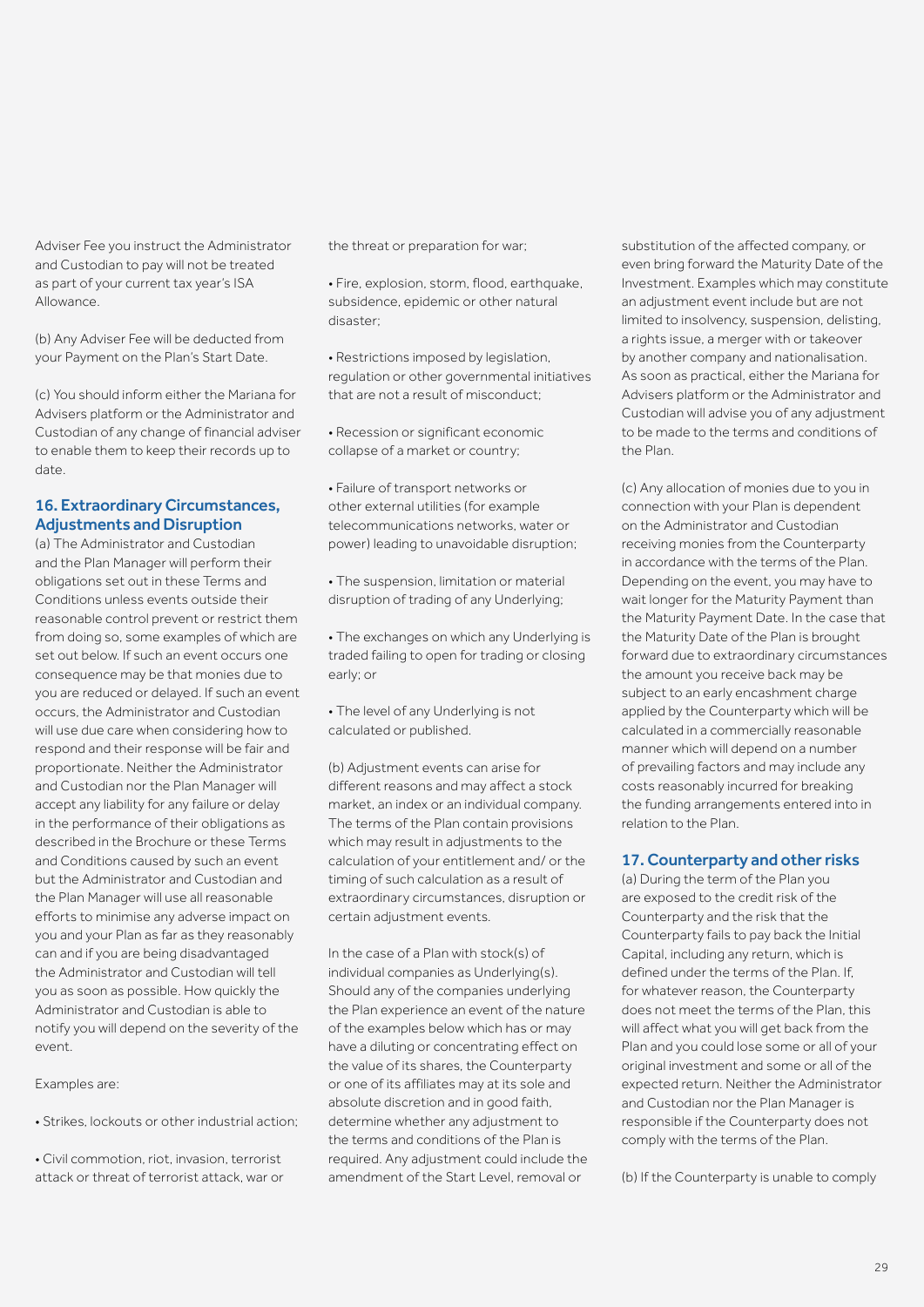with the terms of the Plan because a change in the law means that to do so would be illegal or impractical the Plan may be forced to bring forward the Maturity date. In these circumstances, the Plan may pay out less than expected, or even nothing.

### 18. Conflicts of interests

During the term of your Plan conflicts of interest may arise between you, the Administrator and Custodian or their employees, the Plan Manager or their employees, other Plan holders, or associated companies or representatives. To ensure that all Investors are treated consistently and fairly, the Administrator and Custodian is required to have a policy on how to identify and manage these conflicts. A summary of the policy is detailed below. A copy of the full policy is available on request from the Administrator and Custodian using the details contained in clause 25. The Administrator and Custodian:

(a) will consider the interests of all customers and treat them fairly; (b) will manage conflicts of interest fairly to ensure that all customers are treated consistently and to prevent any conflict of interest giving rise to a material risk of damage to the interests of customers;

(c) have in place procedures to ensure that employees identify and report any new conflicts;

(d) will keep a written record of any conflicts or potential conflicts;

(e) if appropriate, will disclose any relevant conflict to a customer before undertaking business with them;

(f) will ensure new business developments identify any new conflicts of interest. This policy applies to any person or company to whom the Administrator and Custodian delegates any of their responsibilities

## 19. Delegation

The Administrator and Custodian and the Plan Manager may delegate any of their

duties under these Terms and Conditions to any Group company or other agent and may provide them with information about you and your Plan and you agree that they may do so. However, the Administrator and Custodian and Plan Manager will remain liable to you for the performance of any delegated matters.

The Administrator and Custodian and the Plan Manager shall only delegate their duties under these Terms and Conditions where it is permitted by law and regulations. In any event, neither the Administrator and Custodian nor the Plan Manager will delegate unless they are satisfied that the person or company to whom they delegate any of their duties is competent to carry them out

#### 20. Assignment

Your agreement to these Terms and Conditions and the Application is personal to you and cannot be assigned to anyone else. The Administrator and Custodian may appoint another company to be the Administrator and Custodian of your Plan under these Terms and Conditions providing 30 calendar days' notice has been given to you. The new Administrator and Custodian must be approved to act as an ISA Manager by HMRC.

#### 21. Disclosure of information and the General Data Protection Act (GDPR)

(a) The Administrator and Custodian, will act as the Data Controller and is committed to ensuring that your personal data is protected. Their approach to handling and safeguarding your personal data is detailed in their Privacy Policy which can be accessed at their website- www.jbrearley. co.uk The Policy outlines in detail their approach to the following:-

1.The type of data that they collect.

2.How they use your personal data.

3.How they collect your personal data.

4.The purposes for which they use your personal data the legal basis on which they may do so.

5.When it is necessary for them to share your personal data.

6.How they protect your personal data.

7.Your legal rights under data protection laws relating to your personal data.

8.How you may complain if you feel your personal data has been misused.

(b) You also authorise the Administrator and Custodian to transfer information you provide on your Application (or subsequently) to the Plan Manager. They will only use such data for purposes ancillary to their role as Plan Manager, including but not limited to hedge management, dealing with queries, fulfilling their regulatory obligations, statistical analysis and marketing on the Plan's maturity.

(c) Where a financial adviser acts on your behalf, The Plan Administrator will disclose information concerning your Plan to that financial adviser.

(f) In accordance with the Data Protection Act 1998 you are entitled to receive a copy of the information held about you but there may be a charge for this. If any of the information held is incorrect, you should inform either the Mariana for Advisers platform or the Administrator and Custodian so they can amend it.

## 22. Our liability

(a) Neither the Plan Manager nor the Administrator and Custodian gives any warranty as to the performance or profitability of your Plan. You must be aware that the price of investments can go down as well as up and that there are both investment and counterparty risks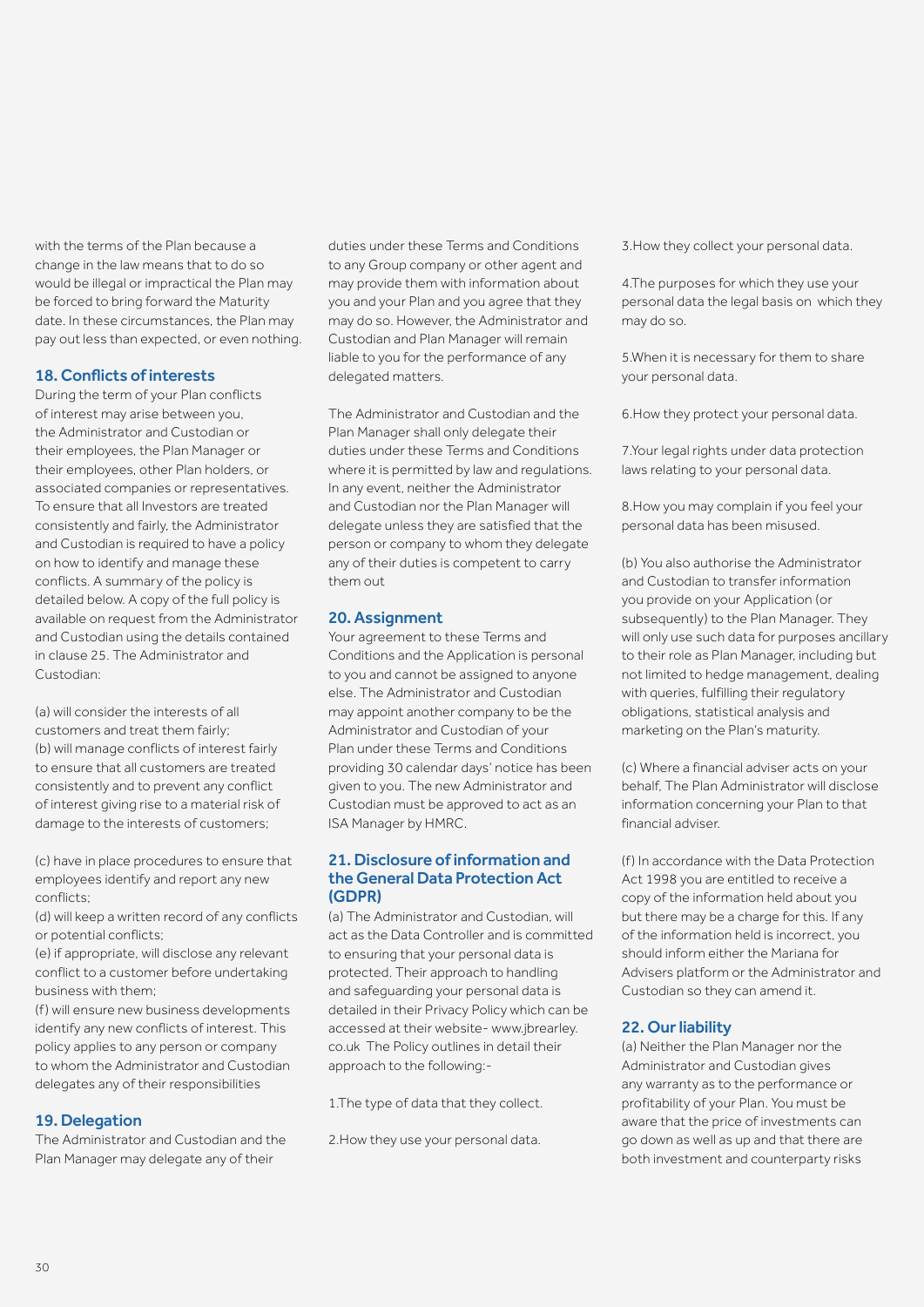attached to market linked investments. You may not get back the amount of Initial Capital invested. You are reminded that past performance is no guarantee or indicator of future returns. In the event of any failure, interruption or delay in the performance of the Administrator and Custodian's or the Plan Manager's obligations resulting from any event or circumstance not reasonably within their control, neither the Administrator and Custodian nor the Plan Manager shall be liable or have any responsibility of any kind for any loss or damage you incur or suffer as a result.

(b) Neither the Administrator and Custodian nor the Plan Manager will be liable or have any responsibility of any kind for any loss or damage you suffer as a result of any failure, interruption or delay in carrying out their obligations resulting from:

• Breakdown or failure of any telecommunications or computer service;

• Failure of people other than the Administrator and Custodian or the Plan Manager to carry out their obligations;

• Acts of governments or international authorities;

• Any other significant or material event or circumstance that is not reasonably within their control when they have made all reasonable efforts to minimise the consequences of such events.

## 23. Changes to these Terms and **Conditions**

The Administrator and Custodian or the Plan Manager may make fair and reasonable changes to these Terms and Conditions at any time by giving you at least 30 calendar days' prior written notice (or for changes to the fees at least 90 calendar days' notice) provided that such variations or changes are permitted by the Financial Conduct Authority. Changes will only be made for

good reasons as follows:

- to make these terms clearer or more favourable to you;
- to reflect legitimate increases or reductions in the cost of administering your Plan for you, which include:

– changes to the basis of taxation applicable to your Plan or to the Administrator and Custodian in connection with your Plan;

– costs associated with changes in staff, support services, technology or systems;

• to comply with applicable law, regulation, judgment of any court, regulator or ombudsman or any regulatory guidance or codes;

• to reflect a change in the Administrator and Custodian's corporate structure that does not have an unfavourable impact on your Plan;

• to provide for the introduction of new or improved systems, services or facilities;

• to correct any mistake that may be discovered;

• to reflect any extraordinary circumstances. If you are unhappy with any change that is made to these Terms and Conditions you can encash your Plan (see clause 8).

## 24. Why do I need to prove my Identity?

The Administrator and Custodian is required to have in place procedures to guard against money laundering and terrorist financing. An important part of these procedures is the verification of the identity of all new investors. For individuals, this may include an electronic identity check via a referencing agency who may

keep a record of the check. Instead, or in addition to an electronic check, you may be asked to provide original or certified copies of documents which evidence your identity. For entities (companies, trusts, etc.) the Administrator and Custodian will request documentary evidence of identity. Where documents are requested from you, these should be provided as soon as possible. If the Administrator and Custodian is unable to verify your identity or they are not satisfied that your identity has been verified, they may terminate these Terms and Conditions and withdraw all services provided.

#### 25. Notices or Requests

 (a) Either the Mariana for Advisers platform or the Administrator and Custodian will send all communications to you electronically to the e-mail address recorded for you or to the secure mailbox within the Administrator and Custodians Web Portal. As such you should ensure that the Administrator and Custodian has a valid e-mail address for you at all times.

(b) The Administrator and Custodian will only carry out instructions if they are from you or your authorised representatives. The Administrator and Custodian will only act on verbal or written instructions. Before verbal instructions given over the telephone can be accepted, the Administrator and Custodian may ask you or your representative some questions for security purposes. Written instructions will require an original signature.

(c) Where the Plan is held by more than one person (for example, a joint account, trustees etc.) the Administrator and Custodian will accept and act upon instructions from any one person as if the instruction had been given by all Plan holders. In all cases the liability of all Plan holders will be joint and several. Should a dispute arise between the persons connected to the Plan, you should inform the Administrator and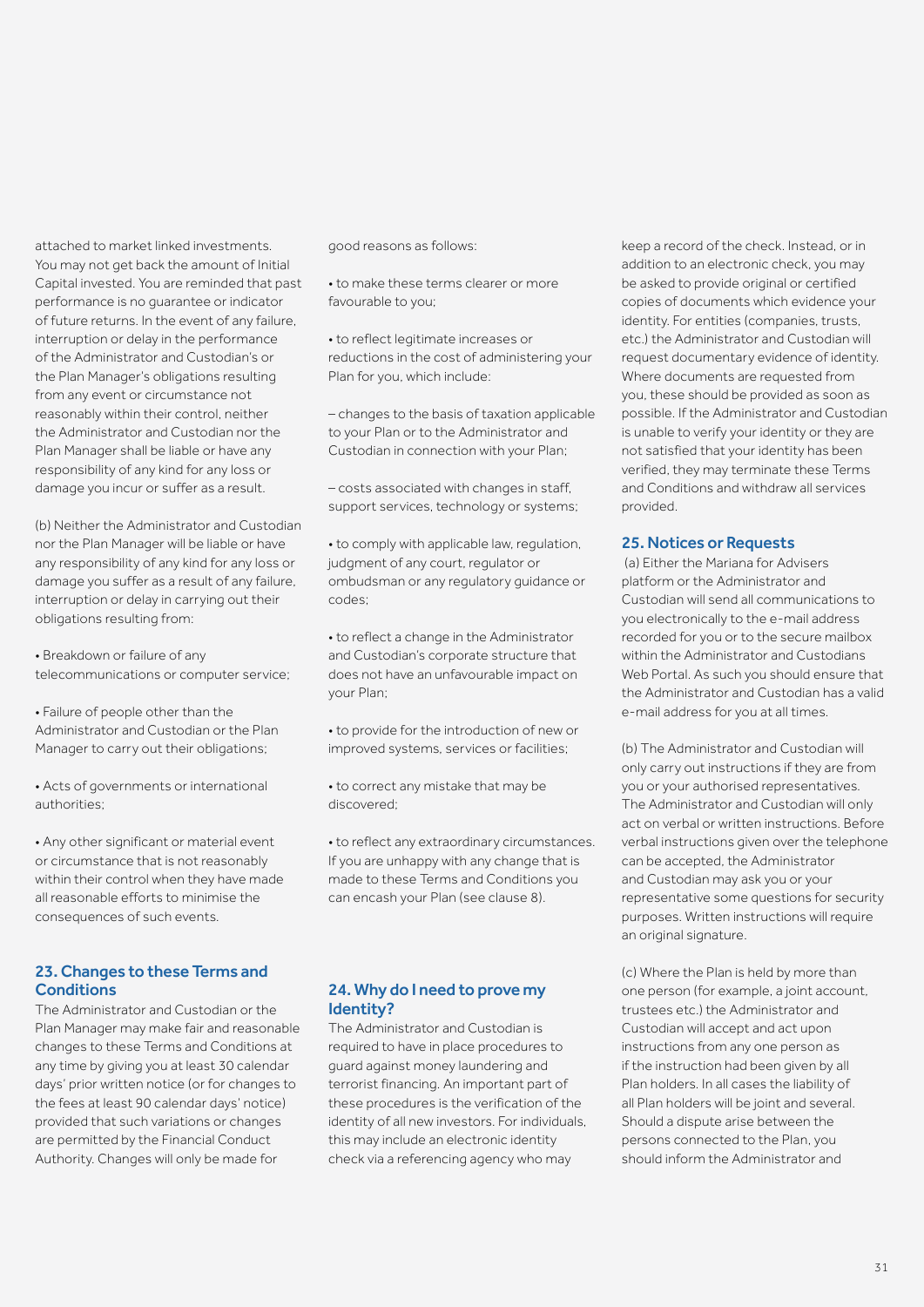Custodian in writing and they will then only act on the instructions of all persons jointly. Should all persons connected to the Plan subsequently confirm in writing that the dispute has been resolved the Administrator and Custodian shall go back to accepting and acting upon instructions from any one person.

(d) You should send any notices, instructions, or requests for further information, to the Administrator and Custodian at:

Outsourced Administration James Brearley& Sons Limited, PO Box 34,  $Unit 2$ Burton Road, Blackpool, FY4 4WX.

or to such other address that the Administrator and Custodian tells you about in the future.

## 26. Complaints

(a) If you are unhappy with any aspect of the services provided by the Administrator and Custodian, you should address your complaint to the Leader of the Complaints Team at the address in clause 25. The Administrator and Custodian's complaints leaflet is available on request.

(b) If you have a complaint about the Plan Manager, you should write to the Compliance Officer, Mariana UFP LLP, 100 Cannon Street, London EC4N 6EU. The Plan Manager will provide details of their complaints procedure upon request, or automatically in the event that you make a complaint that is not satisfactorily resolved. (c) If you are not satisfied with the manner in which your complaint is addressed, you may be able to refer your complaint to The Financial Ombudsman Service at South Quay Plaza, 183 Marsh Wall, London, E14 9SR. Making a complaint will not prejudice your right to take legal proceedings. More

information on how to complain can be found on the Financial Ombudsman Services website: www.financialombudsman.org.uk or by calling them on 0800 023 4567.

(d) Should your complaint relate to any aspect of the service provided by the Counterparty, you should send the details of your complaint to the Administrator and Custodian who will refer your complaint to the Counterparty.

## 27. Compensation

(a) In the event that the Administrator and Custodian collapses, becomes bankrupt or goes into liquidation and cannot fulfil their obligations to you or return your investment, you may be entitled to compensation under the Financial Services Compensation Scheme (FSCS). Details of your rights under this scheme are available on request and further information is available either from the FCA or the FSCS direct. Their websites are www.fca.org.uk and www.fscs.org.uk respectively. For your Plan the maximum amount of compensation available from the FSCS in the event of the Administrator and Custodian's insolvency is presently £85,000, subject to you being able to meet the conditions for eligibility to claim.

(b) You will not be entitled to any compensation if the Counterparty bank from which we buy investments on your behalf fails to meet its financial commitments or if the investment performance of the asset underlying the Plan is poor.

(c) In the event that the Plan Manager collapses, becomes bankrupt or goes into liquidation there should be no threat to your Plan as the Plan Manager only provides services connected to your Plan as defined in these Terms and Conditions and does not physically hold any Plan investments on your behalf.

(d) Prior to the Plan's trade date your money

will be held in accordance with FCA client money rules with a UK authorised Bank or Building Society. The institution holding client money will be a member of the FSCS or equivalent where the compensation is governed by a scheme in place in the non-UK institution's home state. In the event of the default of the institution, and if you are an eligible claimant under the FSCS compensation scheme rules, you may be entitled to compensation of up to £85,000. The £85,000 compensation limit is the maximum amount of compensation that you can claim per institution and per product/Plan. If you hold your cash or other assets with the same institution you cannot make separate claims for each holding. A single banking license may apply to one or more e.g. the parent and its subsidiary companies. You can only claim £85,000 across all institutions operating under a single license.

## 28. Your obligations

Your obligations: Changes to your Personal Information and Account Security. You agree to inform either the Mariana for Advisers platform or the Administrator and Custodian without delay of any change in your circumstances or status, including in particular any change of address, name, bank account or residency status or change of your financial adviser in line with the Administrator and Custodian's procedures. The Administrator and Custodian shall not be responsible for any consequences of your failure to notify them of a change in respect of your personal information. Where the Administrator and Custodian does not have an up to date address for you, they may make enquiries to identify your new address and reclaim the cost of tracing your new address. To this end, they may need to share your details with trusted external parties.

You will keep any account security information, username, passwords or system access codes secure. If you become aware that anyone has your password without having your authority to use it,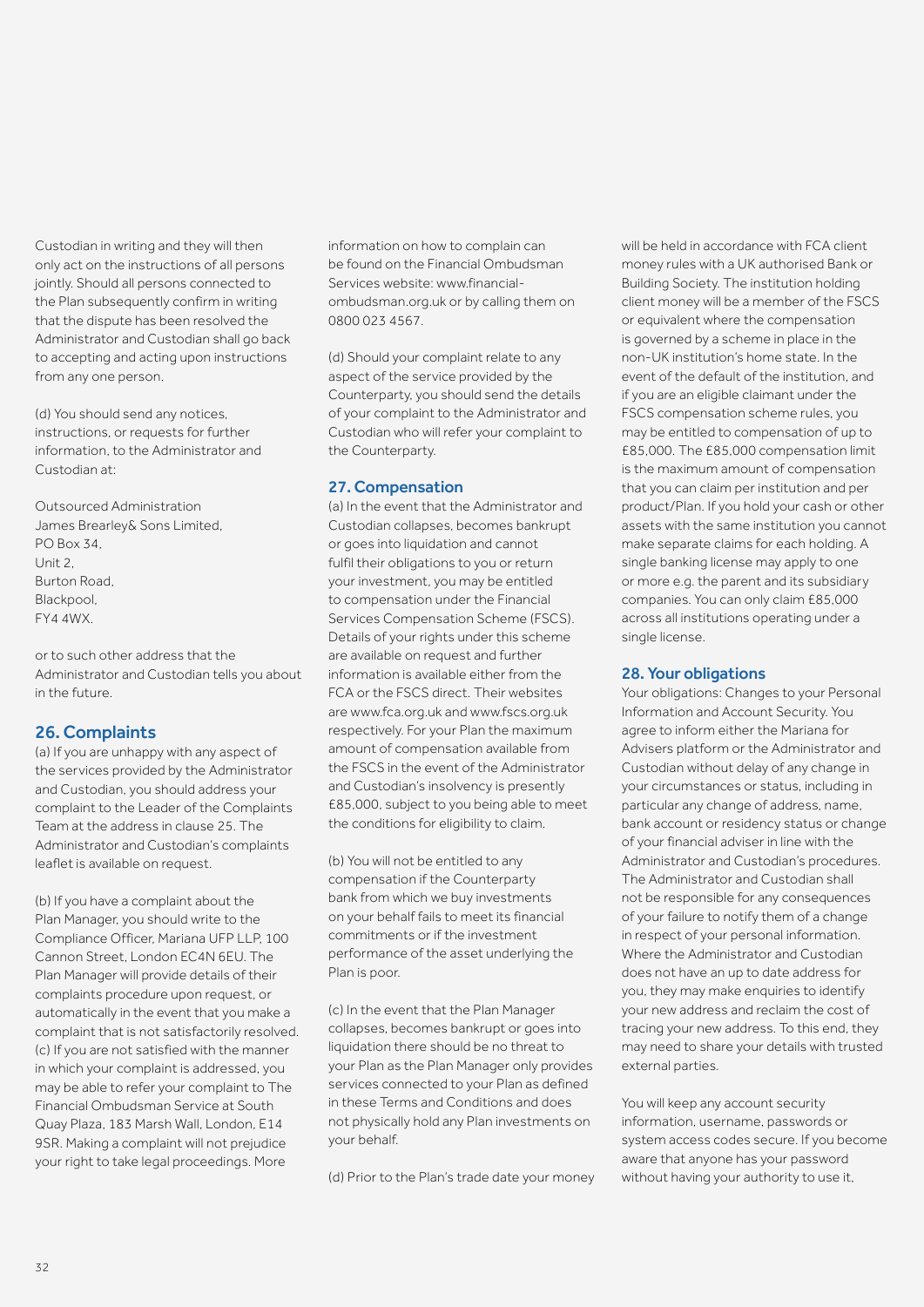you should inform the Administrator and Custodian as soon as possible. You will be responsible for keeping secure any usernames and passwords relating to online services provided to you by the Administrator and Custodian. You should take care to ensure that any information about you which may be used as part of their security checks is also kept secure.

#### 29. Law and jurisdiction

(a) This document is based on current English and Welsh law and HMRC practice, both of which may change in the future.

(b) These Terms and Conditions and the continued relationship with you in respect of your Plan is governed by the law of England and Wales. By agreeing to these Terms and Conditions, you, the Administrator and Custodian and the Plan Manager submit to the exclusive jurisdiction of the courts of England and Wales. The information set out in these Terms and Conditions is based upon the understanding of all current legislation, which may change in future.

(c) The Administrator and Custodian will always communicate with you in English.

(d) All communications from either the Mariana for Advisers platform or the Administrator and Custodian will normally be by email but they may communicate by letter or telephone. For your protection, telephone calls may be recorded and the Administrator and Custodian may refer to the recordings should there be any confusion or dispute in respect of an instruction, a transaction or conversation connected to your Plan. The Administrator and Custodian may be required to make the recordings of those conversations available to third parties such as the FCA.

(e) No particular meaning should be attributed to the use of upper or lower case letters in relation to whether a term is defined or not. The singular includes the plural and vice versa.

#### 30. Entire Terms

These Terms and Conditions, the remainder of the Brochure and the completed Application constitute the entire terms on which the Plan is provided to you and administered for you. Nothing in these Terms and Conditions will avoid any responsibilities the Administrator and Custodian and the Plan Manager have either, under the Financial and Services Market Act 2000 and the FCA's rules, for death or personal injury caused by their negligence, for fraud(including fraudulent misrepresentation) or any other liability which is unlawful to exclude or attempt to exclude under the law of England and Wales. Important Information Your Plan is not a guaranteed investment. Returns depend on your Initial Capital investment with the Counterparty and in the event of the Counterparty being unable to meet its obligations the returns may fall short of those mentioned. Returns are dependent on the Plan being held until the Maturity Date. The value of your Plan may fall as well as rise and is not guaranteed. Returns are based on the understanding of current tax rules in the United Kingdom, which are subject to change. Your liability to tax (if any) will depend on your individual circumstances.

#### Important Information

The Plan is not a guaranteed investment.

Returns depend on an investment with the Counterparty and in the event of the Counterparty being unable to meet its obligations, the benefits will fall short of those mentioned.

The benefits are dependent on the investment being held until the Maturity Date.

The value of your investment may fall as well as rise and is not guaranteed.

The benefits are based on the Plan Manager's understanding of current tax rules in the United Kingdom, which are subject to change.

Your liability to tax (if any) will depend on your individual circumstances.

Transfers into the Plan do not take into account any withdrawal charges levied by existing providers.